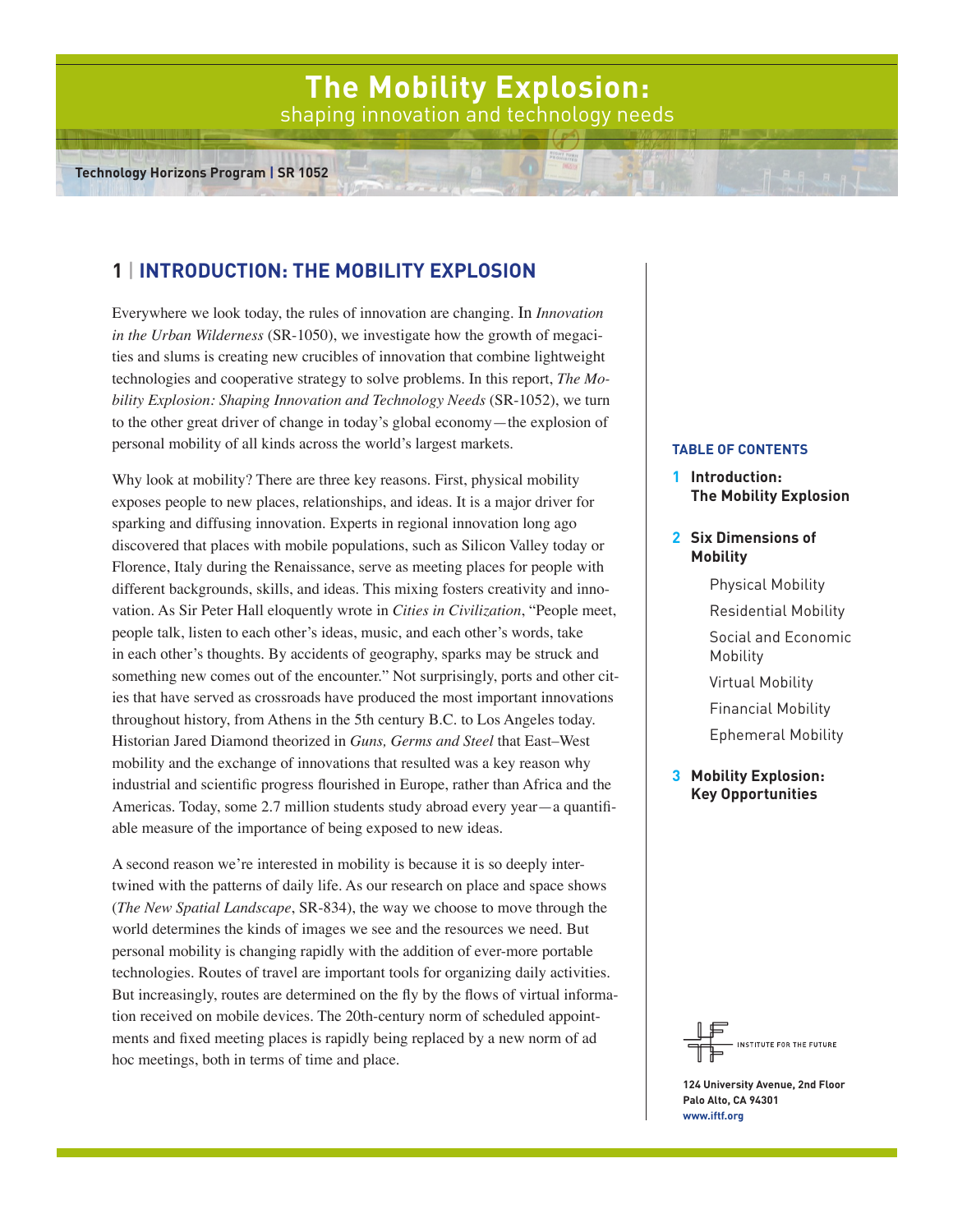The third, and perhaps most important, reason we're looking at mobility is that today's mobility explosion does not respect traditional economic barriers—it is on the rise in both rich and poor countries, and often makes unexpected leaps across economic divides. In fact, the mobility explosion will be experienced in force in the key markets of Brazil, Russia, India, and China (BRIC). One important difference to note, however, between the experiences in the developed and developing world is that in the developing world, the mobility explosion will often occur in the absence of the necessary infrastructure to truly accommodate it, and in turn create extreme mobility conditions such as congestion, infrastructure strains and failures, environmental decay, and very long commutes.

What is interesting about the mobility explosion is that it will bring populations that have traditionally not been viewed as highly mobile into the mobility fold. The new mobile populations will not only include the highly affluent global elites but rural poor, less affluent migrants, and those displaced by environmental, political, and economic pressures.

With new forms of mobility emerging and people all around the world experiencing an explosion in their mobility, this is an opportune time for organizations to reflect on:

- What are the key dimensions of mobility?
- What innovations, new opportunities, and challenges will be created by an explosion in various dimensions of mobility?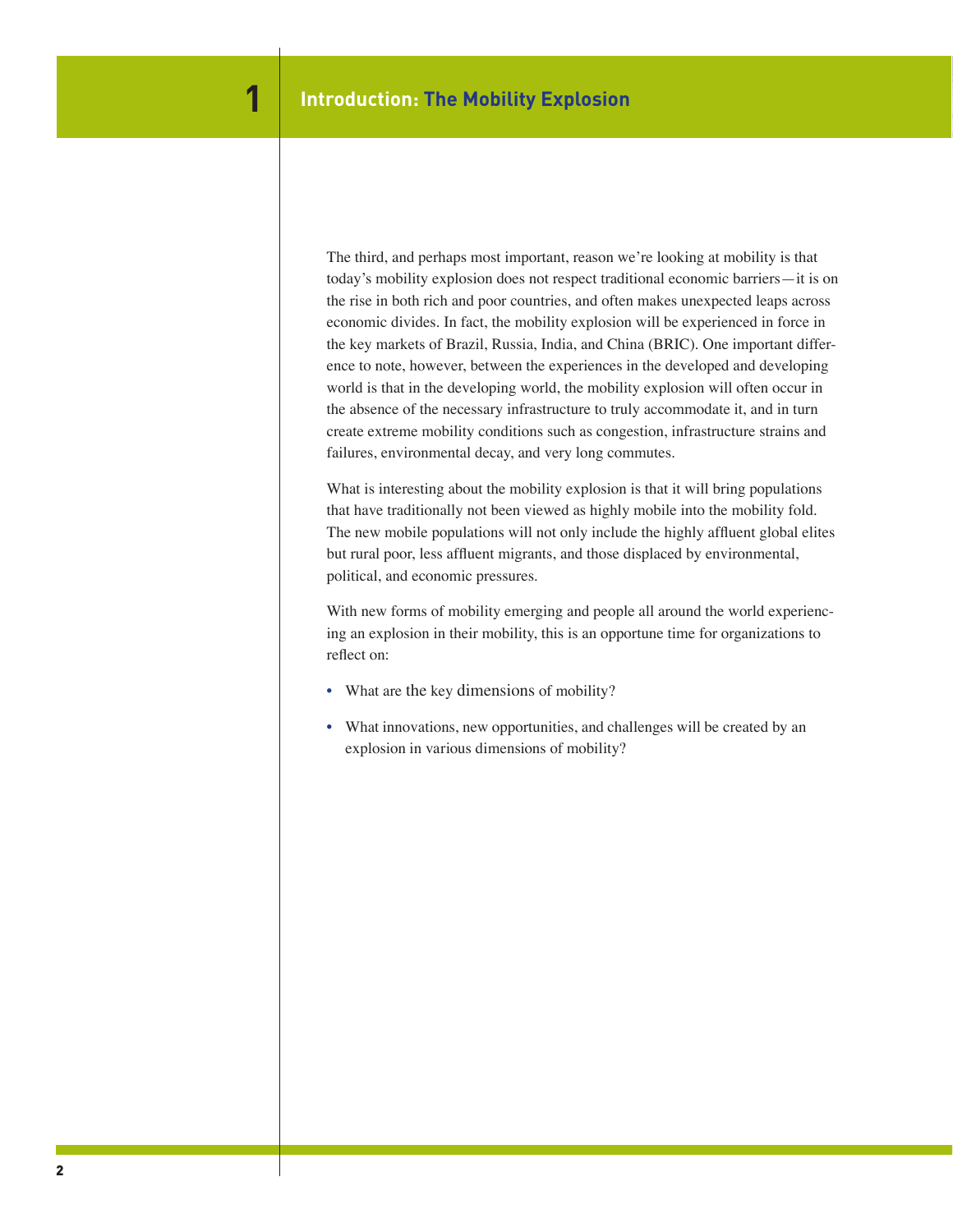# **2** | **Dimensions of Mobility in the 21st Century**

**LUIDE NE** 

To better understand how the mobility explosion is affecting the world's most important markets, we identified six dimensions of mobility that are important for organizations to understand and track.

**1. Physical mobility.** The movement of people by air, rail, and automobile that is exposing people to new places, resources, and people and also shaping requirements and the use of many personal technology devices.

**2. Residential mobility.** Changes in the places where people live on a local and global scale are shaping product and service requirements as well as widening social and family networks.

**3. Social and economic mobility.** The ability to change social standing as a result of education or marriage is opening opportunities for higher incomes and improved quality of life. This aspect of mobility is a key driver in shaping consumer populations and their preferences for goods and services.

**4. Virtual mobility.** The ability to project one's influence by using information and communications tools is allowing for remote control and coordination, and the enhancement of social connectivity. Virtual mobility exposes individuals to new ideas and new spheres of influence independent of or in conjunction with physical travel.

**5. Financial mobility.** The ability of individuals to manage the flow of funds across space and time means increased movement of money across national borders and social barriers, and more opportunities borrow money through traditional consumer credit channels and emerging options like micro-loans.

**6. Ephemeral mobility.** The temporary movements of people, both voluntary and involuntary, are endemic in a more crowded and urbanized world and generate need for temporary and often lightweight infrastructures.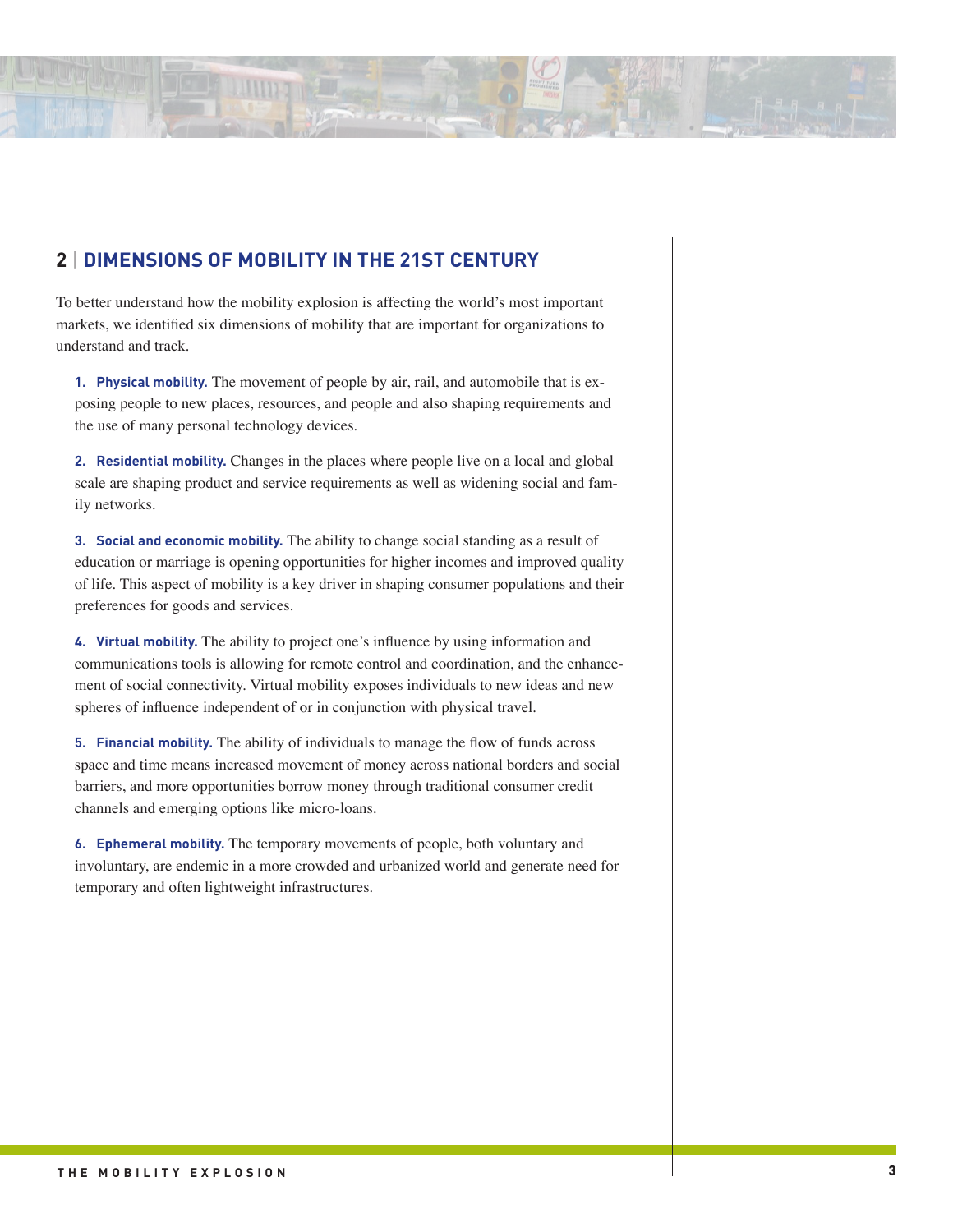**1. PHYSICAL MOBILITY** | As the BRIC countries industrialize and urbanize, record numbers of people will seeking the benefits of personal physical mobility

Physical movement is the most basic form of mobility and is important because it exposes individuals and groups to new places, ideas and people. Physical movement is also connected to every other dimension of mobility discussed in this report. For example, virtual mobility drives the need to travel for meetings with distant colleagues. In the same sense, socioeconomic mobility spurs demands for recreational travel. Financial mobility provides a magnet that both pushes people and resources to growing places and pulls them away from declining ones. Thus while other forms of mobility are expanding, they all contribute to ever-expanding physical mobility.

# **Key Future Drivers**

#### **Shift from Public to Personal Mobility**

As the BRIC countries industrialize and urbanize, large numbers of people are shifting from shared forms of transportation to more personal ones. The most important trend is the decisive shift away from railroads toward the automobile as the primary means for moving passengers and freight. Even in India, where personal ownership of cars is still rare, roads carry nearly 65% of freight and 87% of passenger traffic. In China over the last 20 years, the automobile rapidly has surpassed and eclipsed rail as the main means of passenger travel.



**Rapid Growth in Car Market Expected in China and India**

Rapid Growth in Car Markets Expected in China and India

from www.financialexpress.com/fe\_full\_story.php?content\_id=110214.<br>. Source: "The World's Top Auto Markets by 2030." Keystone India, retrieved Source: DaimlerChrysler

# **China Switches from Road to Rail**

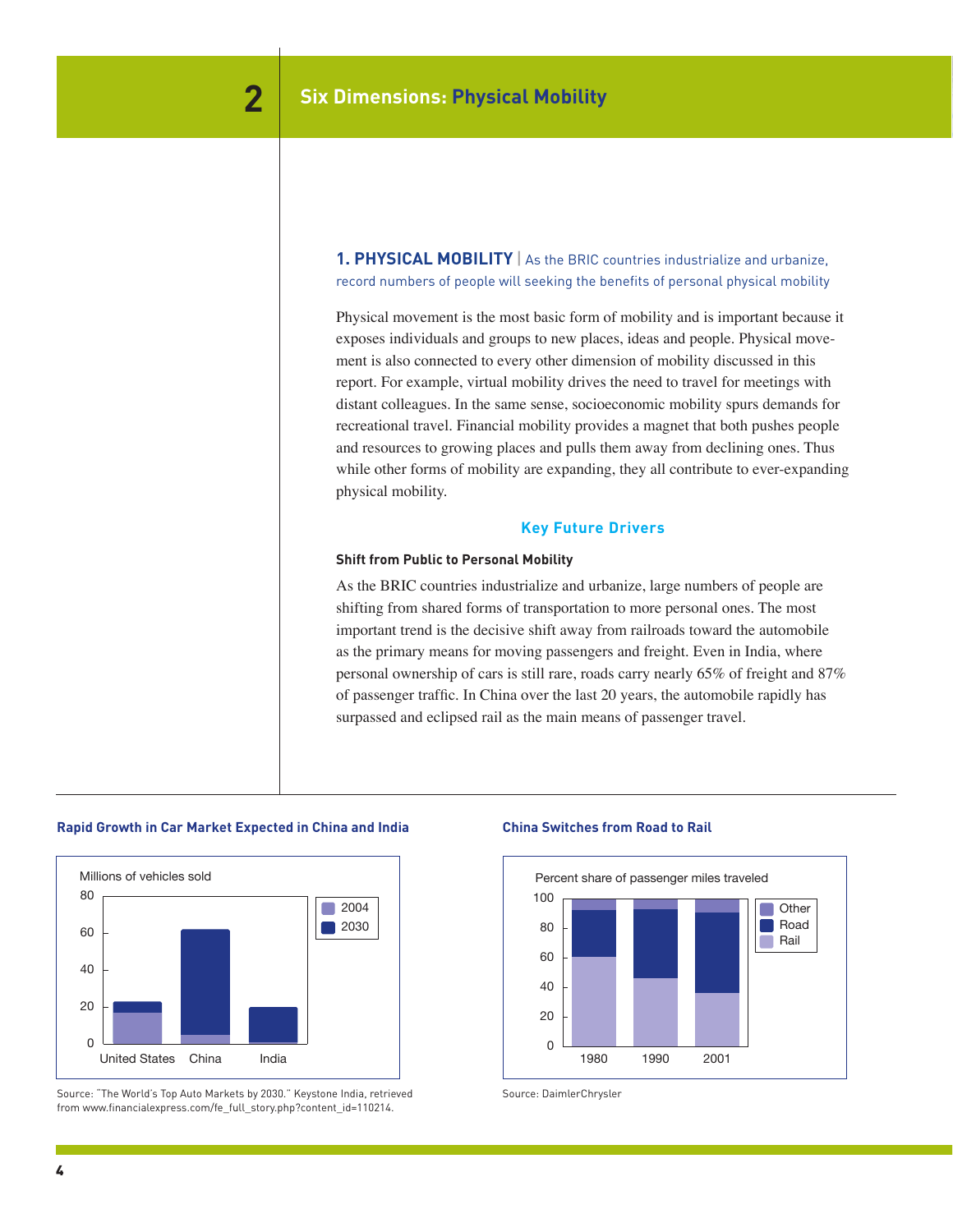

**LUTTER LA** 

The car is just one disruptive technology for physical mobility: the plane is another, and despite its already enormous impact on every aspect of life, commercial aviation will continue to reshape the way we think of place and mobility for decades to come. Air Travel Mobilizes the Global Economy

Despite ongoing security threats to civilian airliners, worldwide passenger traffic has rebounded and surpassed pre-2001. An important part of that story is the rapid global expansion of low-cost airlines, which are enabling people to fly before they even own a car. Brazilian carrier Gol has captured one-third of the domestic market—fully 15% of its riders are first-time flyers. In India, Bangalore-based Air Deccan and Kingfisher Airlines are challenging incumbents Jet Airways and government-owned Indian Airlines. There are now over 4 million low-cost seats available annually in the Asia–Pacific region, up from just 600,000 five years ago.

#### **Remote Communications Drive Physical Mobility**

While many people think of telecommunications as a replacement or substitute for physical mobility, they in fact are powerful drivers of each other. As easy and more frequent travel exposes people to new friends, customers, and collaborators, new communications tools let them build and sustain those ties over ever greater distances in richer and richer modes of expression. So, despite a rapid expansion in international telephone traffic in the last decade, overseas business travel continues a robust 50-year expansion.





Source: Sangho Choo, University of **California at Davis.** 

# **Air Travel Mobilizes the Global Economy**



Source: World Bank, World Development Indicators, 2005.

Source: World Bank, World Development Indicators, 2005.

**International Telephone Traffic and Air Travel from the United States Have**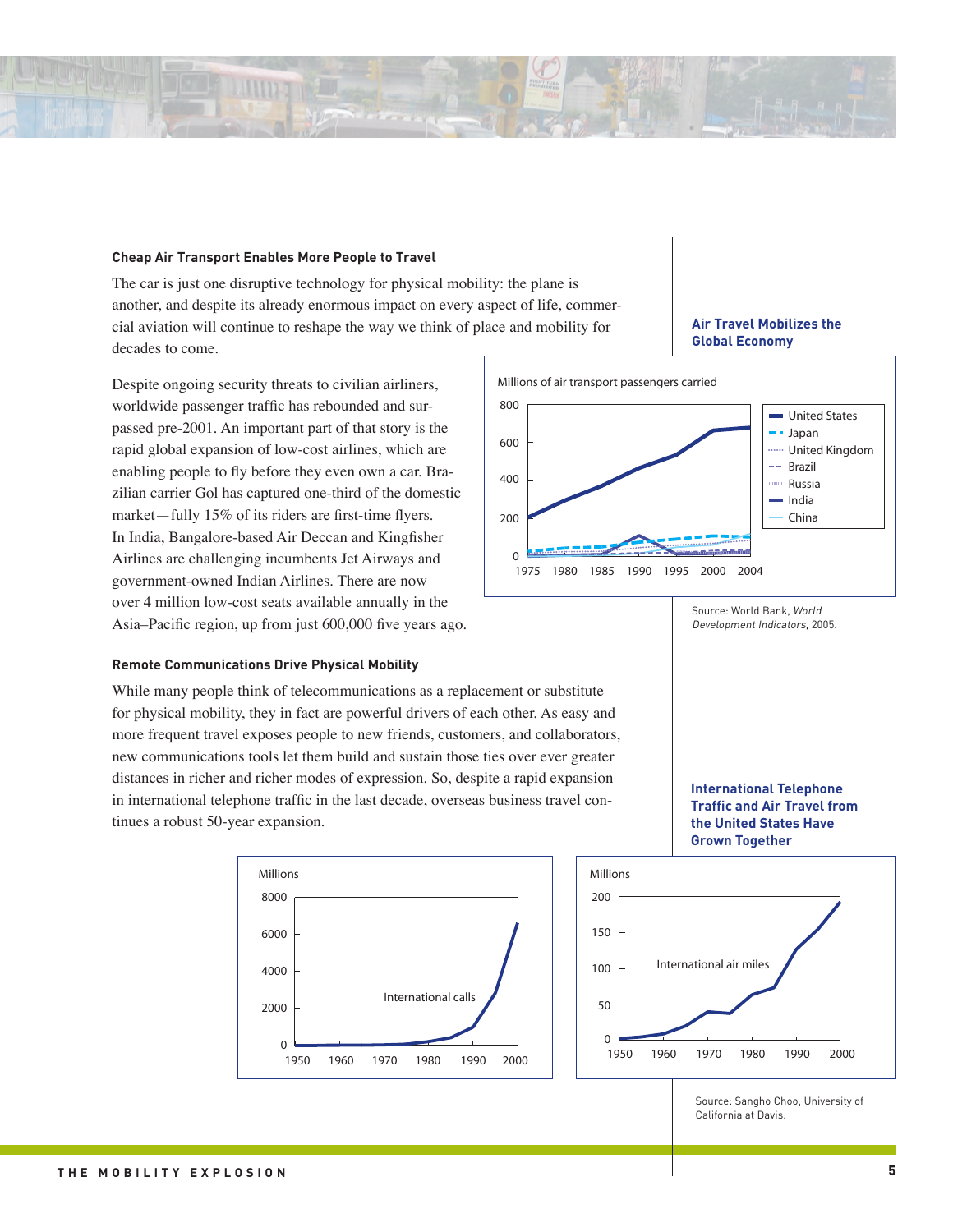## **In the Next Decade**

#### **The Car Will Redefine the Developing World, But Will Itself Be Transformed**

China and India, and to a lesser extent Russia and Brazil, will be transformed by the car. By 2020, Chinese car ownership rates may rival those of the developed countries. But a lack of space in congested megacities, and the environmental and political toll of mass car ownership will force the car to adapt to survive. This will create powerful drivers for local innovation in every area from alternative fuels and vehicles to new ways of managing traffic, distributed work, and recreation.

#### **Low-Cost Aviation Will Drive a New Era of "Regional" Globalization**

Despite post-9/11 security concerns, economic globalization, migration streams, and tourism are virtually unstoppable drivers of growth in the aviation industry. In the developed countries, air travel will continue to grow at 5% annually—while dynamic markets like China and India will see 10–15% sustained annual passenger growth over the next decade. Yet, as we are currently seeing in the European Union, the growth of low-cost regional carriers will create new cross-border communities *within* regions such as Southeast Asia, the Middle East, and Greater China, driving the formation of new regional markets and innovation centers.

## **User-Generated Innovation Will Emerge at the Physical–Virtual Boundary**

The links between travel and communications are clear: international air travel and international phone calls; personal cars and mobile phones. Companies will prosper by providing tools that provide innovative solutions to the more flexible, ad hoc forms of mobility that arise from this intersection. But the most successful products at the physical–virtual boundary are increasingly user-generated innovations, like the mobile-phone based social, networking service Dodgeball, that create and reinforce links between physical and virtual mobility.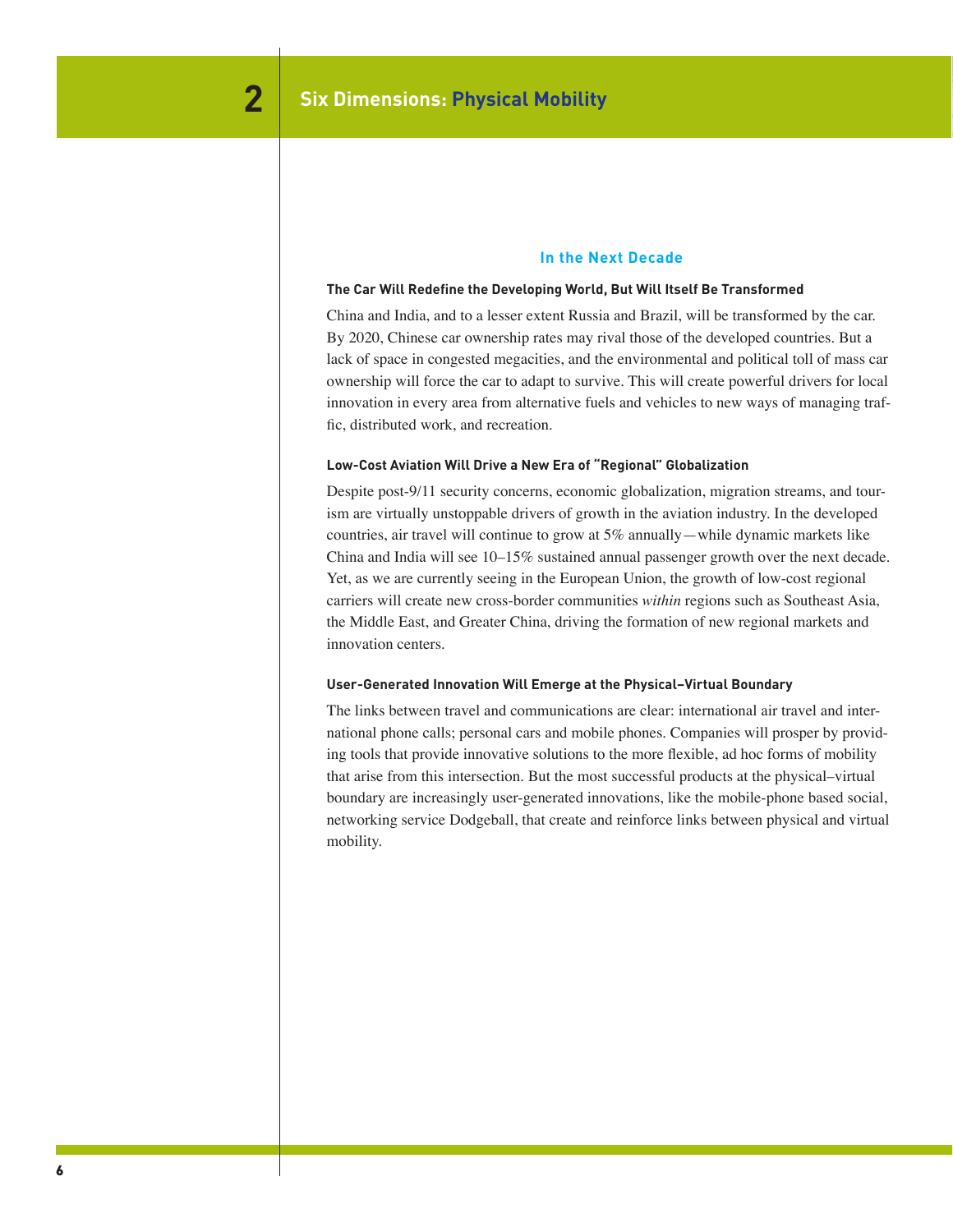

# **2. RESIDENTIAL MOBILITY** | Growing cities vault China and India into the global economy while a new global talent elite emerges

Residential mobility is the permanent relocation of one's home to a new community, and is a good indicator of openness in societies. For many generations, Americans have moved freely, settling in new places while pursuing new economic opportunities. Residential mobility allows people to expand their social networks as they acquire and build relationships with new neighbors, co-workers, and acquaintances. Thus it often encourages the cross-fertilization of ideas and practices as people learn new ways of doing things, new languages, and new approaches. This is why places that are at the crossroads of mobile populations are known for innovation and creativity.

The two important trends in residential mobility are the rapid urbanization of developing countries and the globalization of labor migration. Today approximately 50% of the world's population lives in cities. According to United Nations forecasts, this will rise to 70% by 2050 and 90% by the end of this century. Despite powerful government obstacles to rural–urban migration, such as residency permits used in Russia and China, cities are growing rapidly as people seek economic and social opportunities. China's urban areas, already home to around 560 million people, will need to accommodate another 300 million people by 2020. Once they reach the city, however, a rapidly expanding number of people are venturing ever further afield—to other nations—in search of opportunity.

# **Key Future Drivers**

#### **Large-Scale Migration from Rural to Urban Areas**

Cities are growing rapidly around the world, in population size, influence, and economic vitality. As the international economy continues to shift to a global one, cities serve as key nodes for organizing flows of people, information, goods, and money. The United States, United Kingdom, Japan, Russia, and Brazil are all urban nations, with 70–90% of their populations living in cities. China and India, though, are the demographic weathervanes for world urbanization, as they continue to see their urban populations expand rapidly through 2020 and beyond.



(Percent share of population that is urban)

Source: United Nations, World Population Prospects: The 2004 Revision and World Urbanization Prospects.

**An Increasingly Urban World**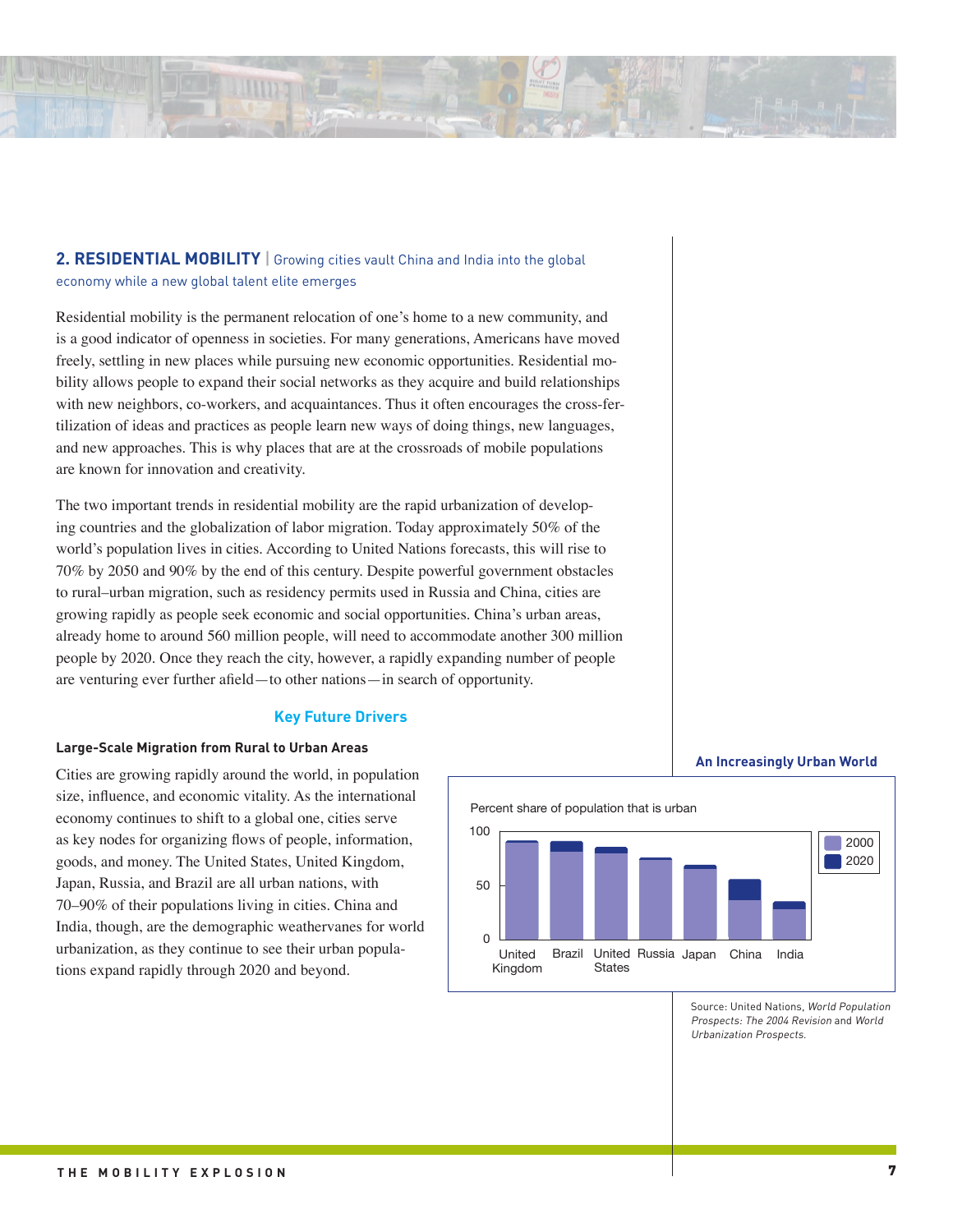#### **Skilled Elites Enter the Migration Stream**

**Higher Skills Enable Greater Mobility**

Higher Skills Enable Higher Mobility

 $H$   $\theta$  and  $\theta$  Finitionally, migration streams have been dominated by economic and political refugees. The history of immigration to the United States is filled with stories of oppressed and





Source: Frederic Docquier and Hillel Prederic Doctor Doctor and Hills<br>Rappaport, "Skilled migration: The state of the state of the state of the state of the state of the state of t mercipers, successing countries," and influences new perspective of developing coditions,<br>World Bank Policy Research Working Paper No. 3382, November 2004.

# **Foreign-Born Populations Vary from Large and Growing to Very Small and Steady**

Percent of population that is foreign born

|                      | 1995  | 2005  |  |
|----------------------|-------|-------|--|
| <b>United States</b> | 11    | 13    |  |
| United Kingdom       | 7     | 9     |  |
| Russia               | 8     | 8     |  |
| Japan                | 1     | 2     |  |
| India                | 1     | 1     |  |
| Brazil               | $<$ 1 | $<$ 1 |  |
| China                | ا /   | ا ⁄   |  |

Source: World Bank, World Development Indicators, 2005.

downtrodden peoples seeking respite, including the Pilgrims seeking religious freedom and the Irish suffering from the Potato Famine. Increasingly, however, modern migrants more likely to be highly skilled. Indeed, recent economic research has shown high-skilled workers are more than five times more likely to leave their country of birth than low-skilled workers. And as globalization creates new demands for skilled workers, national boundaries will present less of a barrier to migration. In fact, many countries, such as Australia and Canada, have designed immigration policies that explicitly seek to attract such skilled nomads.

#### **New Kinds of Melting Pots**

The regions that attract migrants benefit from the new ideas and cultural influences newcomers bring with them. Over the last decade, the United States and United Kingdom have experienced growth in their foreign-born populations, as increasing numbers of immigrants arrive.

The BRIC countries, however, are creating a different sort of melting pot. They are not net importers of people—the number and relative share of foreigners living in these nations is very small and not increasing. Specifically, Shanghai and Bangalore don't resemble New York and London as magnets for diverse global migrant groups. Rather, they attract two primary groups of migrants—people from rural areas of the country, and highly-skilled workers returning from overseas.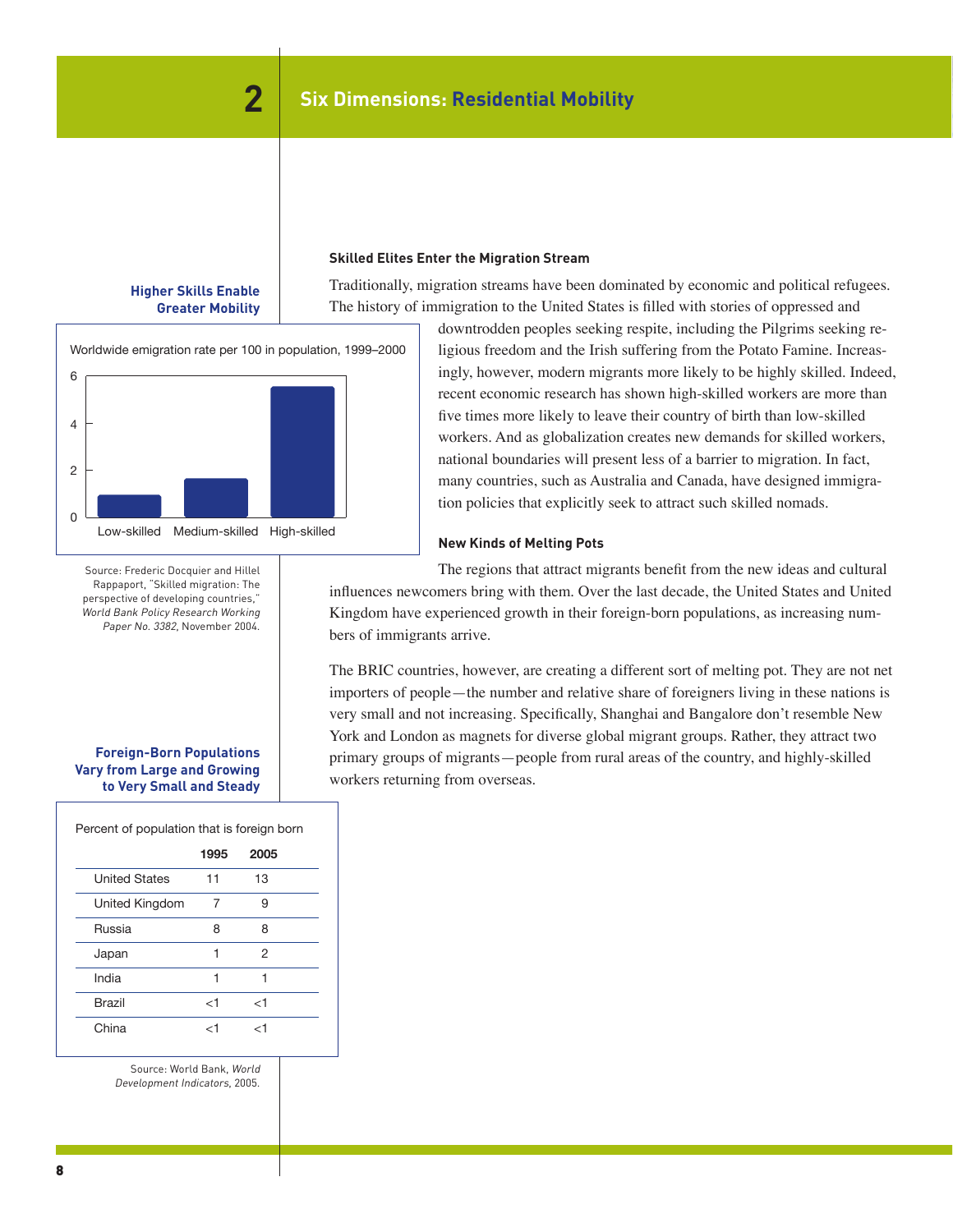#### **In the Next Decade**

#### **China and India's Urban Centers Will Emerge as New Innovation Hubs**

New York, Los Angeles, and Tokyo were the dynamic, rapidly expanding hubs of the 20th century—they served as centers for investment, magnets for skilled migrants, and centers of innovation. New urban hotspots will emerge in the 21st century—namely China and India—which will become cultural and economic magnets for rapidly changing and ascendant societies and economies. They will serve as sources of creative capital for the global economy, and harvest the knowledge of returning émigrés. Over the next ten years, we'll see signs that places like Beijing and Bangalore are moving up the value chain of the global economy and taking their place alongside the great centers of innovation. Already we are seeing an increase in the numbers of American and European students studying in China and India. Many of the Indian companies in Bangalore have started recruiting college graduates from OECD countries.

#### **The Mobile Global Elite Will Expand Rapidly**

The international migration of elites is nothing new—the rich have always enjoyed a high degree of global mobility (think of the "Jet Set") and the poor have been on the move in search of safe havens and economic security. But what is new today is the large numbers of highly-skilled people who are willing and able to move abroad to pursue educational and job opportunities. This group will expand rapidly, especially in China and India, where overseas experience will continue to grant them a competitive edge. But we'll also see an increased willingness of the young, diverse, and Web-savvy populations of developed countries like the United States and United Kingdom to seek opportunities abroad.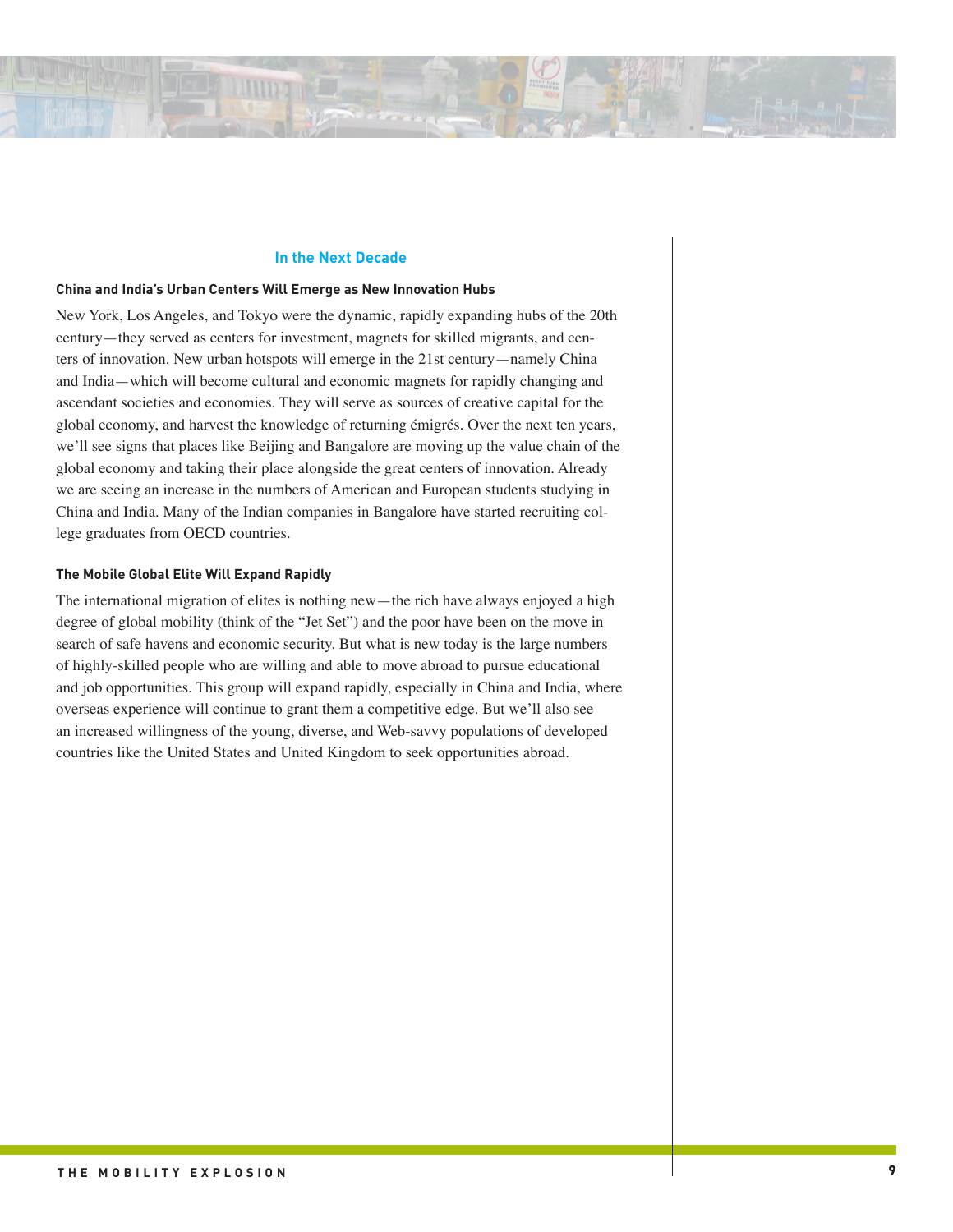# **3. SOCIAL AND ECONOMIC MOBILITY** | Mobile populations in BRIC nations

will set new consumption standards

High levels of social and economic mobility—that is, the movement between socioeconomic groups—is one of the key indicators of vibrancy and openness in a society. For decades, the U.S. economy's dynamism was attributed to the ability of its population to rise above class and economic boundaries determined by birth. In more class-, caste-, or tribe-oriented societies, such opportunities are limited as people's educational and occupational futures are pre-destined based on inherited status rather than ability. Social and economic mobility are important determining factor in shaping consumption patterns, and driving demand for products and services. Movement of people into higher socioeconomic strata increases demand for goods and services; thus it is not in vain that corporations track the growth of the middle class in emerging economies. Global media are replete with stories about the emergence of the middle class in developing countries—be it the 250-millionstrong middle class in India or the burgeoning urban middle class in China whose spending power will redefine the consumer market there. Socioeconomic mobility is also intimately linked to other types of mobility—physical, people with higher incomes are able to travel more; virtual, as income increases so does the ability to purchase information and communications technologies and services.

Social and economic mobility are determined by two factors—the shifting of people in social spaces as they pass through different life stages—marriage, parenthood, and divorce; and individual's ranking in society that is a function of income, education, and employment. As people resequence their life stages, there will be growth of nontraditional households leading to higher social mobility, and economic growth in the BRICs will open doors for individual economic mobility.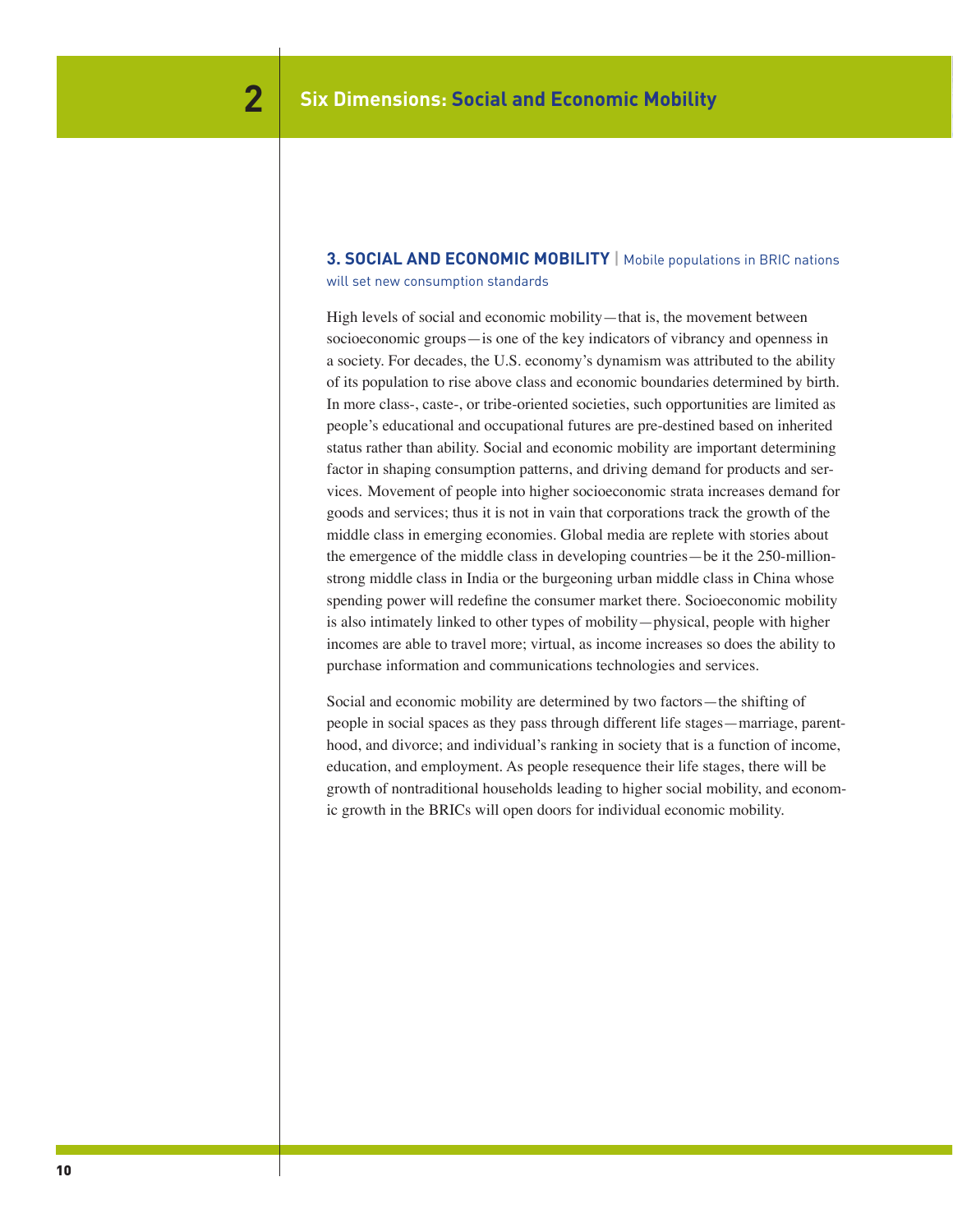# **Key Future Drivers**

#### **The Changing Nature of Households Globally**

Marriage, childbearing, and divorce are key determinants the social structure and mobility of households. The dominant household structures in all societies are undergoing tremendous flux for three reasons. First, women are deciding to have fewer children and postpone childbirth to participate in the labor force. Second, the divorce rate is rising across the board, most rapidly where traditional societies are facing rapid changes in economic futures—like in China and India. The divorce rate has doubled in China in the last 20 years, and even India has seen a surge in divorce, particularly in urban areas. Third, while more than 90% of people in these countries are married by their forties, the average age at marriage is rising everywhere, as young people take greater freedom in choosing partners and engage in life stage sequencing. An end result is the growth in nontraditional households—be it the movement from multi-generational to nuclear families in India or married couples becoming a minority in the United States—an overall increase in the number of households globally as more people live in smaller families or on their own. In China, the average household size is expected to shrink from 3.8 to 2.7 in 2015, during the same time period an Indian household will go from having 5.6 persons to 4.8.

## **Growing Middle Classes, Accompanied by Larger Income Disparities**

While the middle classes in the United States, Japan, and United Kingdom are having a hard time maintaining their standard of living, the middle classes in India and China are growing propelled by soaring economic growth in these two countries. Oil-propelled growth in Russia is expected to lead to a resurgence of middle class there as well.

While the number of middle-class households is increasing in BRICs, income distribution in these countries and beyond is becoming more uneven. This is important because the distribution of income among individuals in a country is a powerful driver of economic mobility. Economists use the Gini coefficient to measure income inequality. It ranges from zero (meaning that everyone has the same income) to 1 (one person receives all the income). A look at this indicator over time shows that income inequality has increased in all the countries of our study. What does this mean? It basically means that the rich are getting richer, which ultimately means limited opportunities for economic mobility.

# **Number of Households Increasing Worldwide, Especially in India and China**

| Millions of households |     |     |  |  |  |  |  |
|------------------------|-----|-----|--|--|--|--|--|
| 1990<br>2005           |     |     |  |  |  |  |  |
| United Kingdom         | 23  | 26  |  |  |  |  |  |
| <b>Brazil</b>          | 35  | 50  |  |  |  |  |  |
| Japan                  | 41  | 49  |  |  |  |  |  |
| <b>United States</b>   | 93  | 113 |  |  |  |  |  |
| India                  | 149 | 206 |  |  |  |  |  |
| China                  | 277 | 372 |  |  |  |  |  |

Source: Euromonitor

#### **In the 1980s and 1990s Inequality Grew Across the Board**

| Gini coefficient     |       |       |  |  |  |  |
|----------------------|-------|-------|--|--|--|--|
|                      | 1980  | 2000  |  |  |  |  |
| United Kingdom       | 0.249 | 0.360 |  |  |  |  |
| <b>United States</b> | 0.352 | 0.408 |  |  |  |  |
| Japan                | 0.334 | 0.379 |  |  |  |  |
| Brazil               | 0.578 | 0.591 |  |  |  |  |
| India                | 0.318 | 0.325 |  |  |  |  |
| China                | 0.320 | 0.447 |  |  |  |  |

Source: William Rankin, Harvard University.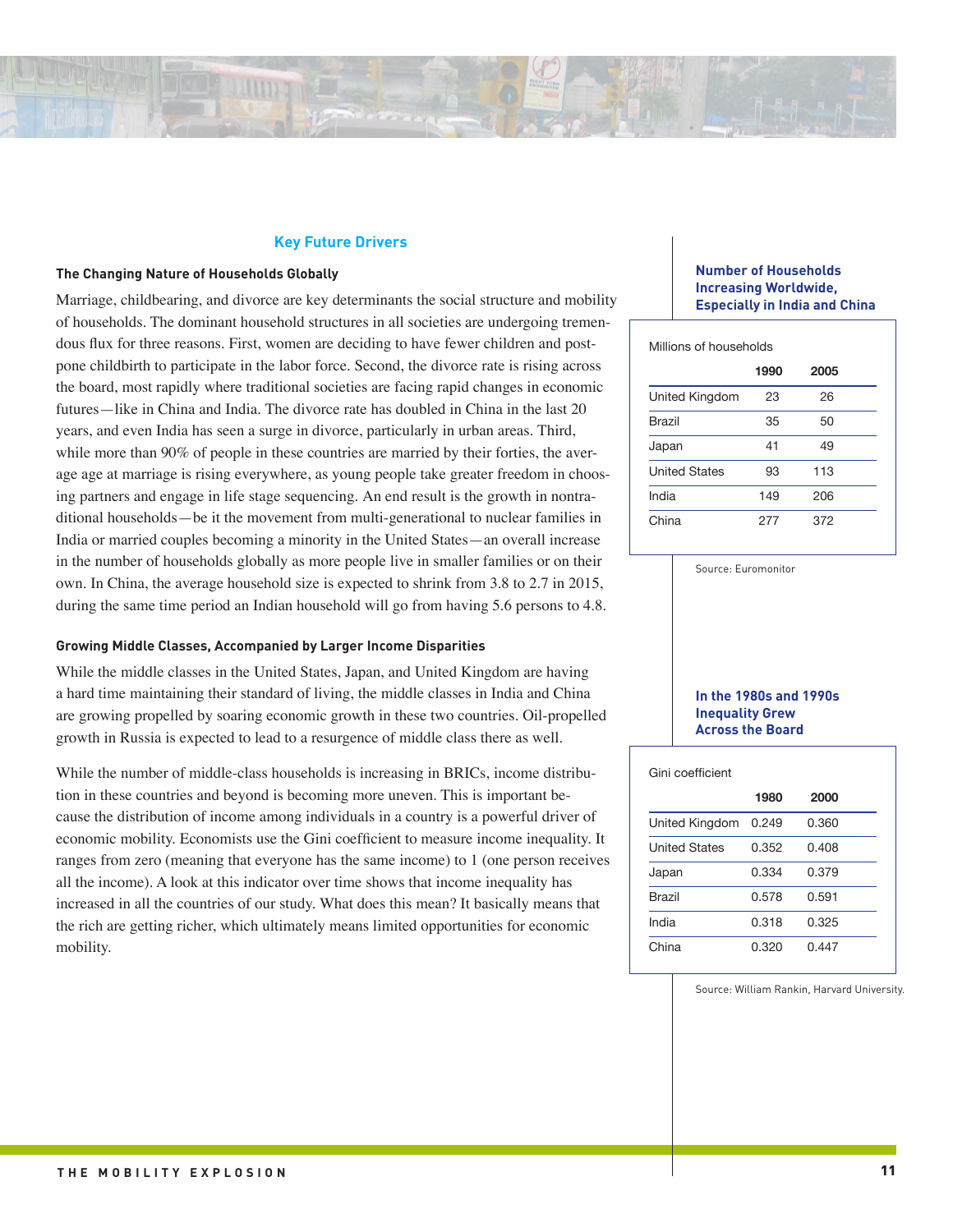# **Global Expansion in Tertiary Education**

Gross enrollment rate at the tertiary level\*

|                      | 2000 | 2004 |  |
|----------------------|------|------|--|
| <b>United States</b> | 69   | 82   |  |
| United Kingdom       | 58   | 60   |  |
| Japan                | 47   | 54   |  |
| Brazil               | 16   | n/a  |  |
| Russia               | n/a  | 68   |  |
| India                | 10   | 12   |  |
| China                |      | 19   |  |

\*The gross tertiary enrollment rate is calculated by dividing the total number of students enrolled at the tertiary level (regardless of age) by the population of the age group that should be enrolled at that level at the start of the academic year.

> Source: World Bank, World Development Indicators, 2005.

# **Education Gains in BRICS**

Education is instrumental to economic growth and social stability. The returns to education in the form of income are well documented. Educational attainment is directly linked to income. In the United States, workers gain 4–6% of income for every year of college, even if they never graduate. Education can change the entire fortune of a nation. For example, India a relative laggard in the global economy until the 1980s is one of the rising stars in the global economy today thanks to the growth of the service sector that taps into a highly educated labor force.

# **In the Next Decade**

# **BRIC Consumption Patterns Will Set Standards for Global Companies**

As BRIC economies grow rapidly, more people in each country will be able to reap the fruits of economic development and join the ranks of the middle class. Economic mobility will be further accelerated by the investment in education. There will also be an emergence of a small number of elites. This would all mean that the BRIC nations will become important "sweet spots" for global spending in the near future. However, as income inequalities grow and large numbers of rural poor flood into urban areas, a large and mobile underclass (estimated to be up to one-third of the global population by 2050), will set its own consumption standards, very different from that of urban economic elites.

#### **Household Resources Will Be Reallocated**

Declining fertility rates, increasing divorce rates, and a rise in age of first marriage will mean that the average household will become smaller, leading to reallocation of household resources. And fewer mouths to feed means there will be more disposable income available to spend on non-essential luxury items. In particular, individuals will spend more on themselves as they resequence their life stages, on things such as adult learning, beauty and self-improvement, and travel.

#### **Social Unrest and Instability Will Rise**

Globalization will continue to drive gains in income for all, but the wealthy will also continue to take a larger share, increasing income inequality. Social differentiation will become more apparent as the rural poor move to new megacities, rubbing shoulders with the urban middle class and the elites. This will likely lead to social unrest and violence, as well as to economic and political instability.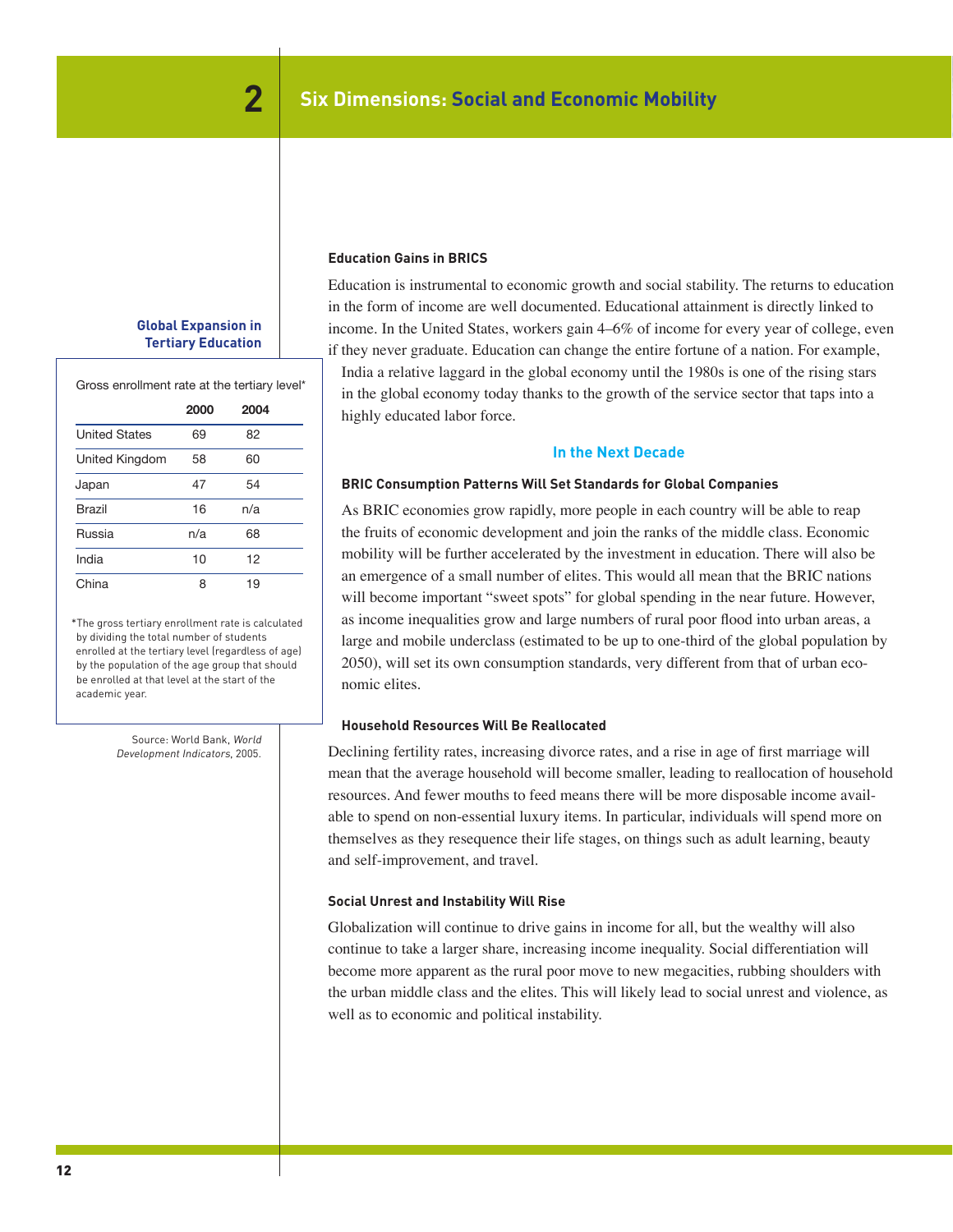

# **4. VIRTUAL MOBILITY** | Cyberspace fosters novel forms of global mobilities for the masses

Virtual mobility is the ability to project oneself through telecommunications to interact with and influence people remotely. It makes it possible for people to connect with information and ideas from multiple sources, and enables them to create and maintain social relations across geographic boundaries and beyond traditional circles of influence.

In the heady early days of Internet, there was a fascination with new forms of mobility enabled by the disembodiment of cyberspace. Webcams promised the ability to "travel" to remote sites virtually, and online shopping created a global mall stocked with hundreds of millions of products. It was tempting to think that telecommunications had finally succeeded in overcoming what Frances Cairncross, editor at *The Economist,* dubbed "the tyranny of geography."

What we know today is that the relationship between cyberspace and physical space is far more inter-twined and complex. For every virtual bit that is transmitted across the room or the globe, an equal number of physical atoms are mobilized. People visit distant e-mail acquaintances, producers ship goods to online customers in far-away markets, and digital media are made "real" on DVDs, iPods, and photo paper.

The importance of virtual mobility can't be underestimated in the developed economies of BRIC. The Internet and mobile phones are far more widely available in India and China than the tools of other dimensions of mobility: private cars (physical), migration opportunities (residential) or better jobs or education (social and economic). They offer a way around, a way to get some of the benefits of other forms of mobility, without waiting and at reduced cost.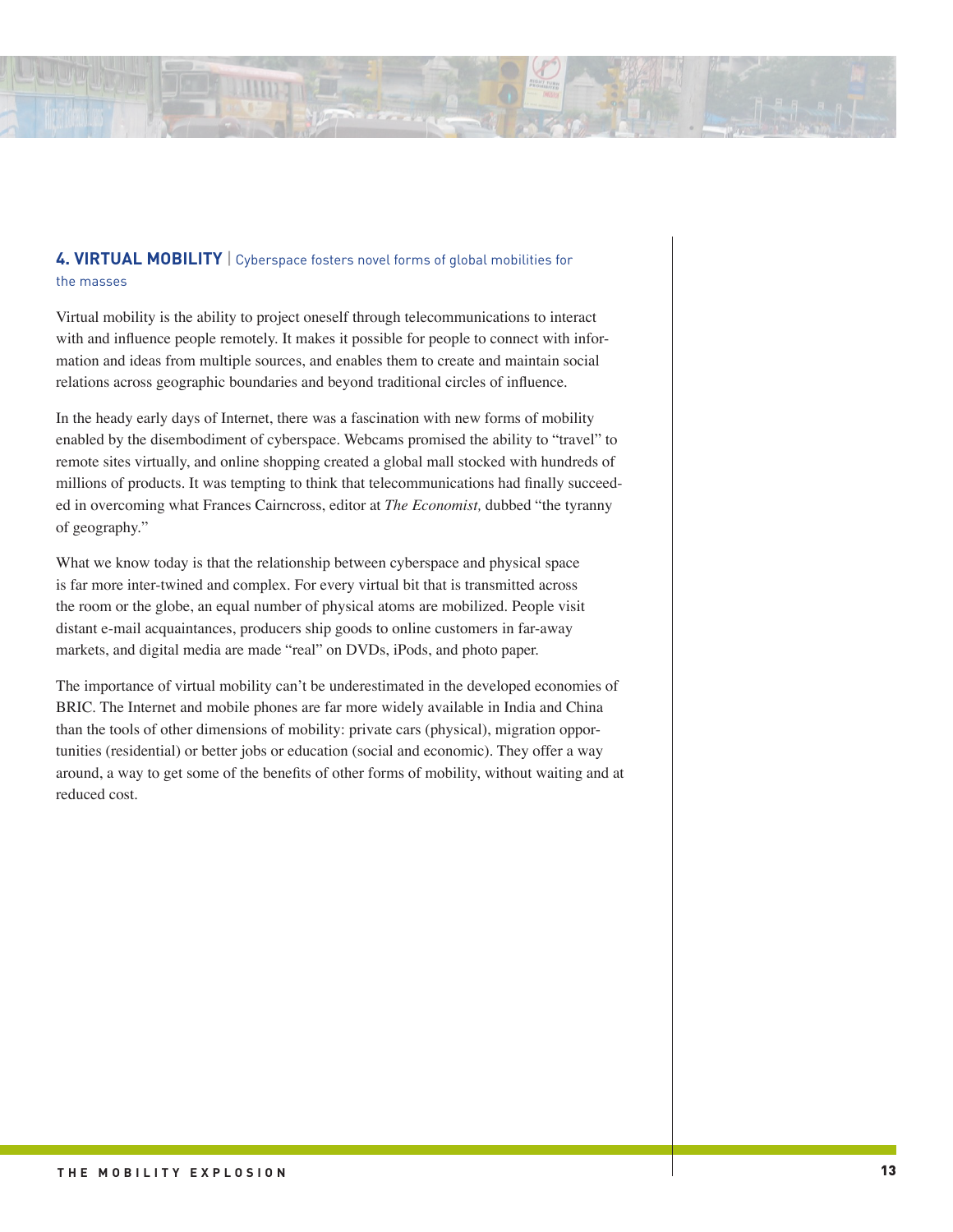# **Mobile Phone Adoption Is Rapid Everywhere**

Mobile phone subscribers per 1,000 population

|                      | 1996 | 2000 | 2004 |  |
|----------------------|------|------|------|--|
| Japan                | 214  | 526  | 716  |  |
| <b>United States</b> | 163  | 388  | 617  |  |
| United Kingdom       | 124  | 717  | 1021 |  |
| <b>Brazil</b>        | 15   | 133  | 357  |  |
| China                | 6    | 68   | 258  |  |
| Russia               | 2    | 22   | 517  |  |
| India                | O    | 4    | 44   |  |

Source: World Bank, World Development Indicators, 2005.

# **Key Future Drivers**

## **Widespread Diffusion of Mobile Phones**

Cheap, universal access to mobile communications improves social ties, coordinates activities, and improves the flow of information in markets, all of which are powerful enablers of innovation. With the exception of India, the sole laggard in

> mobile phone diffusion, all of the countries we looked at are well on their way to nearly universal mobile phone ownership. Yet even India, with just 44 mobile lines per 1,000 people is catching up quickly. The mobile subscriber base in India grew at a 50% annual rate in 2005.

# **Persistent Gap in Internet Access Between Developed and Developing Countries**

While the BRIC countries are catching up in terms of mobile phones, the gap for Internet access between the United Kingdom, United States, and Japan and the developing countries is much more apparent. In the developed economies, an average of two-thirds of the population actively uses the Internet. In the BRIC countries, it's still just one in ten. While the nature of Internet statistics masks some of the access-sharing schemes

that enable a broader base of the population in BRIC countries to get online, these discrepancies are only a minor impact on the enormous gap between the haves and have-nots.

# **Bigger Gap for Internet Access**

| Internet subscribers per 1,000 population |     |     |     |  |  |  |  |
|-------------------------------------------|-----|-----|-----|--|--|--|--|
| 2004<br>1996<br>2000                      |     |     |     |  |  |  |  |
| <b>United States</b>                      | 167 | 439 | 630 |  |  |  |  |
| Japan                                     | 44  | 300 | 587 |  |  |  |  |
| United Kingdom                            | 41  | 264 | 628 |  |  |  |  |
| <b>Brazil</b>                             | 5   | 29  | 120 |  |  |  |  |
| Russia                                    | 3   | 20  | 111 |  |  |  |  |
| China                                     | O   | 18  | 73  |  |  |  |  |
| India                                     | ∩   | 5   | 32  |  |  |  |  |

Source: World Bank, World Development Indicators, 2005.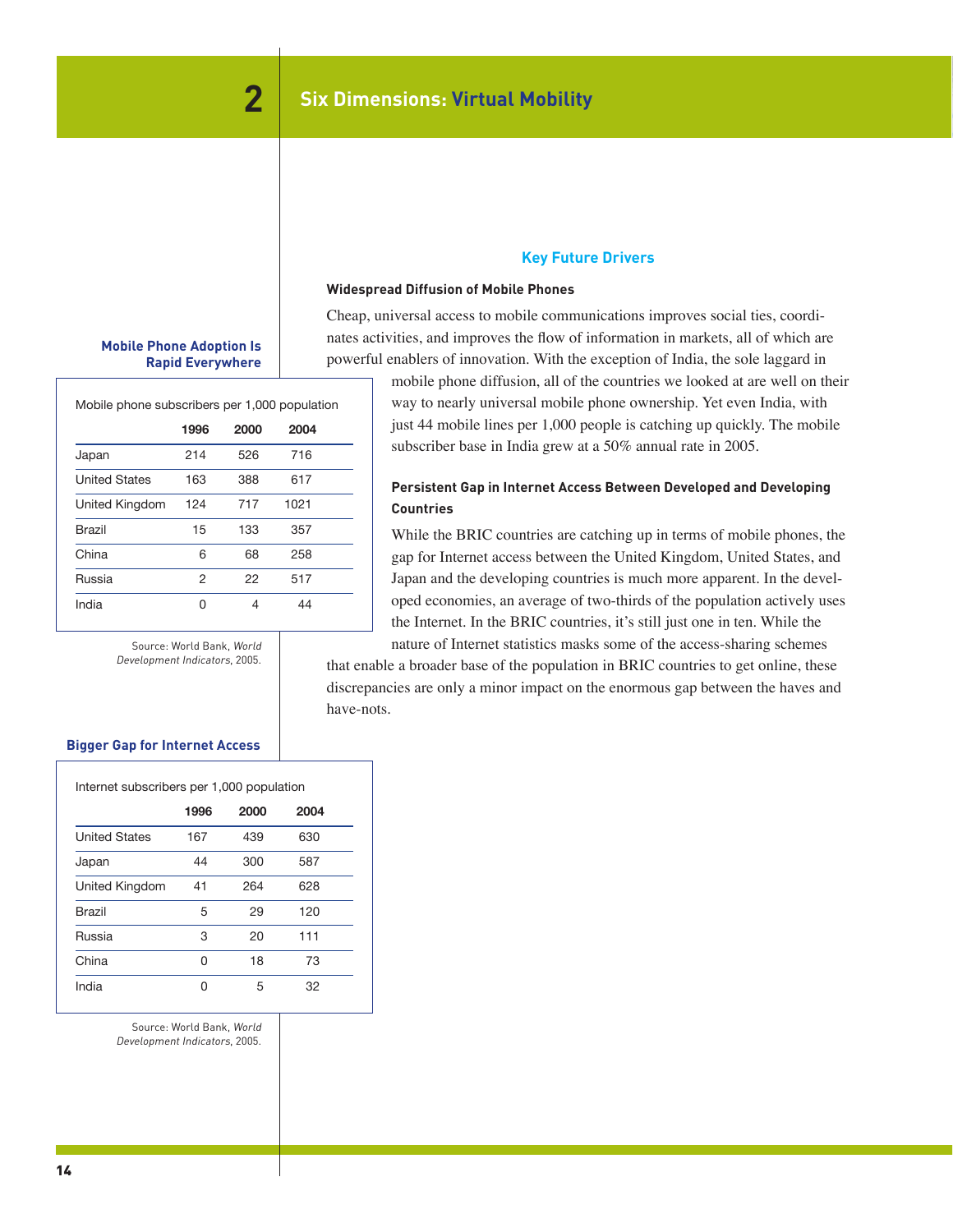

# **Continued Gap in Broadband Access Between Developed and Developing Countries**

In the United States, United Kingdom, and Japan, more than 50% of homes are currently served by broadband. In the BRIC countries, broadband access is limited to wealthy urban neighborhoods. While DSL is often available in the affluent districts of

Shanghai, Sao Paulo, Bangalore, and Moscow, the lack of modern, extensive telephone and cable TV infrastructure is slowing widespread deployment in the BRIC countries. Outside major cities, it remains difficult to obtain basic telephone service, let alone broadband Internet access.

# **Growth in International Connectivity**

The great value of the Internet has been in its ability to foster grassroots globalization: the child in Thailand viewing online lectures from MIT, or the Zapatistas promoting their plight from the back country of Chiapas in southern Mexico. For virtual mobility, the ability to move bits in and out of a country is as important as being able to find a seat on a 747 is to physical mobility. Yet for the BRIC countries, international bandwidth capacity serves just a tiny fraction of what will eventually be needed.

## **In the Next Decade**

# **The Mobile Phone Will Become the De Facto Network Computer for BRIC**

The rapid mobile phone adoption and slower growth of the desktop Internet and broadband infrastructure in the BRIC countries suggest a future computing environment that diverges from the PC-based style of the developed world. While Internet penetration continues to grow rapidly in BRIC countries, it may be decades before they achieve the PC/Internet density of the developed countries. For most of the world's population, the mobile phone will be the dominant engine of virtual mobility in the next decade, spurring the development of new services and support infrastructure to enable widespread, mass mobile network computing.

#### **New Web Cultures: Virtual China and Virtual India**

As IFTF's research on the future of China's Internet (http://www.virtual-china.org) shows, as cybercultures develop in emerging economies they will not be replicas of those pioneered in the West. Rather, new "species" of Internet cultures will emerge at the intersection of large, traditional cultures in the BRIC nations. "Virtual China" represents the first major diverging branch of Internet evolution, developing its own lingual, social, legal, and even technical norms that differ from the status quo. "Virtual India" and others are likely to follow suit, creating new zones of experimentation and innovation, but threatening the global unity of the Web at the same time.

# **Broadband Is Unevenly Available**

Broadband subscribers per 1,000 population

|                      | 2001 |    | 2002 2003 | 2004 |
|----------------------|------|----|-----------|------|
| <b>United States</b> | 45   | 69 | 97        | 129  |
| Japan                | 30   | 71 | 108       | 146  |
| United Kingdom       | 8    | 31 | 54        | 103  |
| Brazil               | 2    | 4  | 7         | 12   |
| China                | O    | 2  | 11        | 17   |
| Russia               | n/a  | O  | 1         | n/a  |
| India                | Ω    | n  | U         |      |

Source: World Bank, World Development Indicators, 2005.

## **United Kingdom and United States Are the Hubs for Global Internet Routes**

| International Internet capacity<br>[Mbps] per 100,000 persons,<br>2004 |     |  |  |  |  |
|------------------------------------------------------------------------|-----|--|--|--|--|
| United Kingdom                                                         | 910 |  |  |  |  |
| <b>United States</b>                                                   | 248 |  |  |  |  |
| Japan                                                                  | 65  |  |  |  |  |
| <b>Brazil</b>                                                          | 11  |  |  |  |  |
| Russia                                                                 | 7   |  |  |  |  |
| China                                                                  |     |  |  |  |  |
| India                                                                  | ا م |  |  |  |  |

Source: Telegeography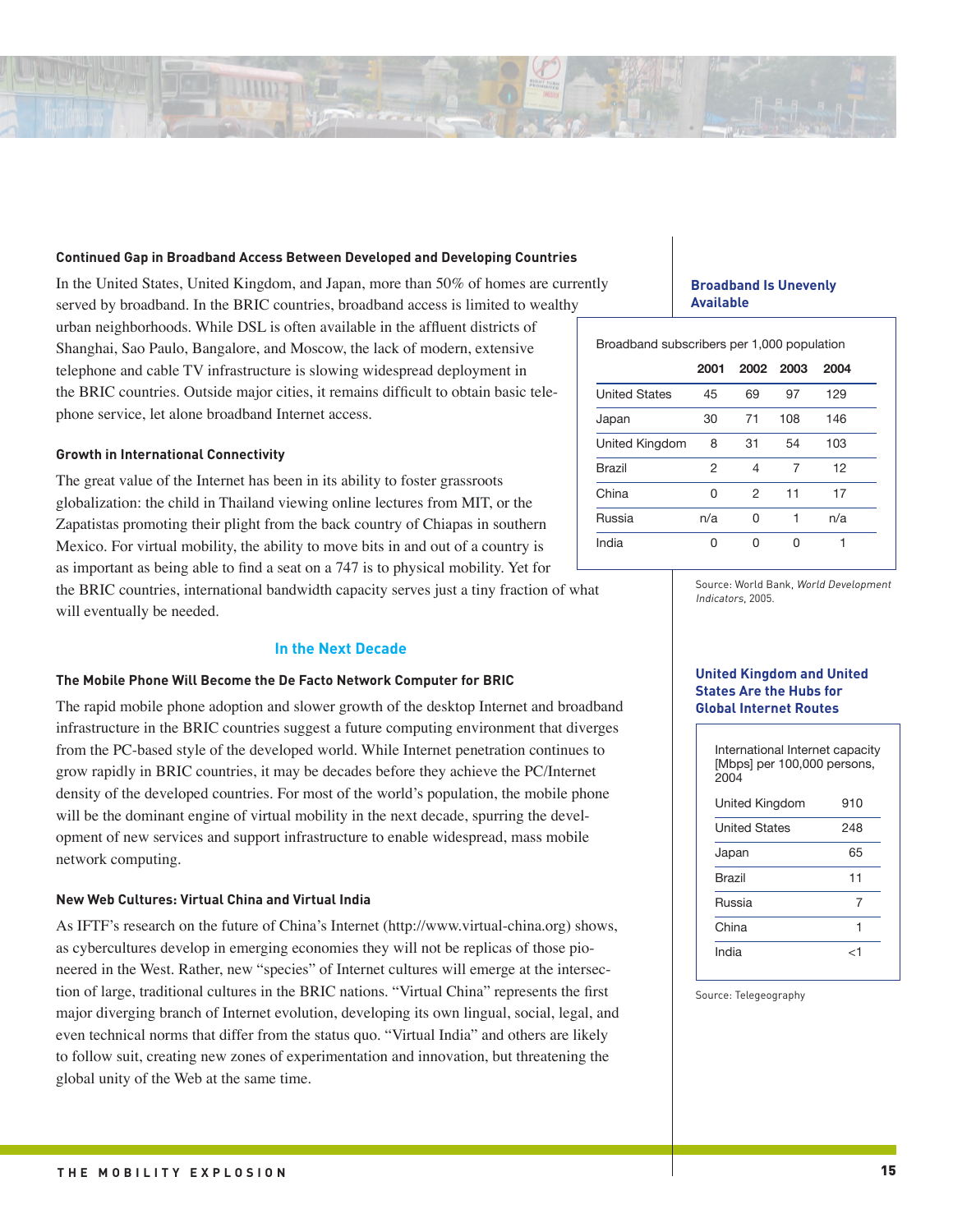### **Broadband Cities, Narrowband Hinterlands**

The rapidly growing urban–rural divide in income, political power, education, and health care is already sparking civil unrest across the BRIC nations, most clearly in China and Brazil. The explosion of virtual mobility is enhancing the productive and innovative capacity of cities by speeding the flow of ideas and information, and supporting vital ad hoc social networks to form in these new communities.

However, the economics of deploying broadband (both wired and wireless) will continue to favor wealthy, dense, global cities at the expense of rural areas. The gap is likely to widen before it narrows, resulting in a landscape of broadband cities surrounded by narrowband or even disconnected hinterlands. While this situation is already spawning new innovative techniques to economically connect rural areas—solar-powered Wi-Fi repeaters, mesh networks, lightweight satellite transceivers, and broadband cooperatives—such approaches are proving difficult to scale fast enough to keep up with private-sector improvements to major city telecom grids.

#### **Virtual Communication Choke Points Will Emerge**

As Tom Friedman argues in *The World Is Flat*, the fiber boom of the 1990s left in its wake an enormous glut of cheap international telecommunications capacity, shrinking the distance between continents, and bringing places like Bangalore "virtually close" to companies and consumers in the developed world.

However, over the next decade, we will rapidly see this excess capacity exhausted as the movement of data and communications offshore from developed countries increases, and more bandwidth-intensive forms of communication such as video and immersive media become more widely used in developing countries. Just as Mumbai's ancient airport and Los Angeles' congested seaport have become choke points to physical mobility, we'll see new virtual choke points emerge as BRIC countries outgrow the international fiber networks deployed over the last decade. Significant new investment will need to be mobilized well in advance of the market demand for these technically and financially complex infrastructure projects.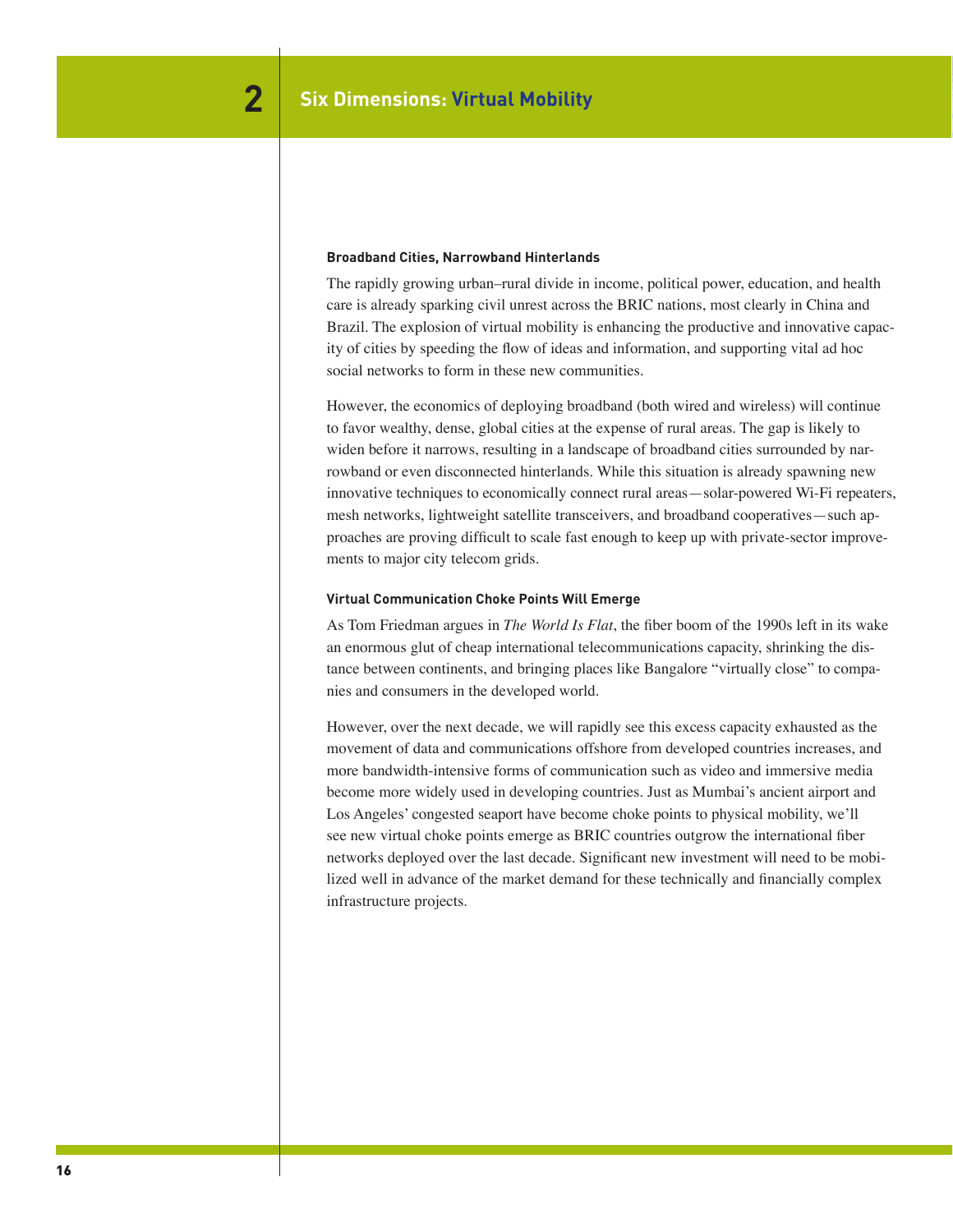

# **5. FINANCIAL MOBILITY** | Global capital shares the stage with bottom–up and shadow economies

Financial mobility measures the ability for companies, individuals, and even criminals to move money into, out of, and around a nation's economy. It is one significant indicator of an economy's openness and a society's fluidity.

We still talk about the global economy as something that is largely run by multinational corporations. This was true in the 1980s and 1990s as economic liberalization reduced the role of national governments in setting the terms of trade. Yet over the last decade, new mobilities are helping rewrite the international financial landscape. Fueled by global labor migrations and stronger digitally enabled social ties between migrants and their families back home, remittance flows to the developing nations by emigrant workers now rival foreign direct investment (FDI) and international development aid in some countries such as Mexico and the Philippines. While much harder to measure, the global criminal economy is enjoying all of the new global financial mobilities pioneered by legitimate business over the last 25 years. In the future, corporations will increasingly be sharing the pie with grassroots communities and the underworld.

# **Key Future Drivers**

# **Rising Challenges to China's FDI Dominance**

Investment in foreign economies expanded rapidly at the end of the 1990s as investors, flush with cash and emboldened by global economic health, sought high-yield opportunities. However, with the post-2000 cooling, overall FDI is significantly down from its bubble peak in several countries.

The story in foreign investment for the last decade has been China, China, China. However, while China is still the developing world's single largest recipient of foreign investment and continues a 15-year expansion of FDI, Russia, India, and Brazil are starting to appeal to foreign investors as well. Foreign investment will increase these nations' capacity to develop competitive and innovative industries in the same fashion as China.

# **The Flow of Global Capital Stagnates**

## Net inward FDI flows [current USD]

|                      | 1996 | 2000 | 2004 |
|----------------------|------|------|------|
| <b>United States</b> | 87   | 321  | 107  |
| United Kingdom       | 27   | 122  | 73   |
| China                | 40   | 38   | 55   |
| Brazil               | 11   | 33   | 18   |
| Russia               | 3    | 3    | 12   |
| India                | 2    | 4    | 5    |
| Japan                | n    | 8    | 8    |

Source: World Bank, World Development Indicators, 2005.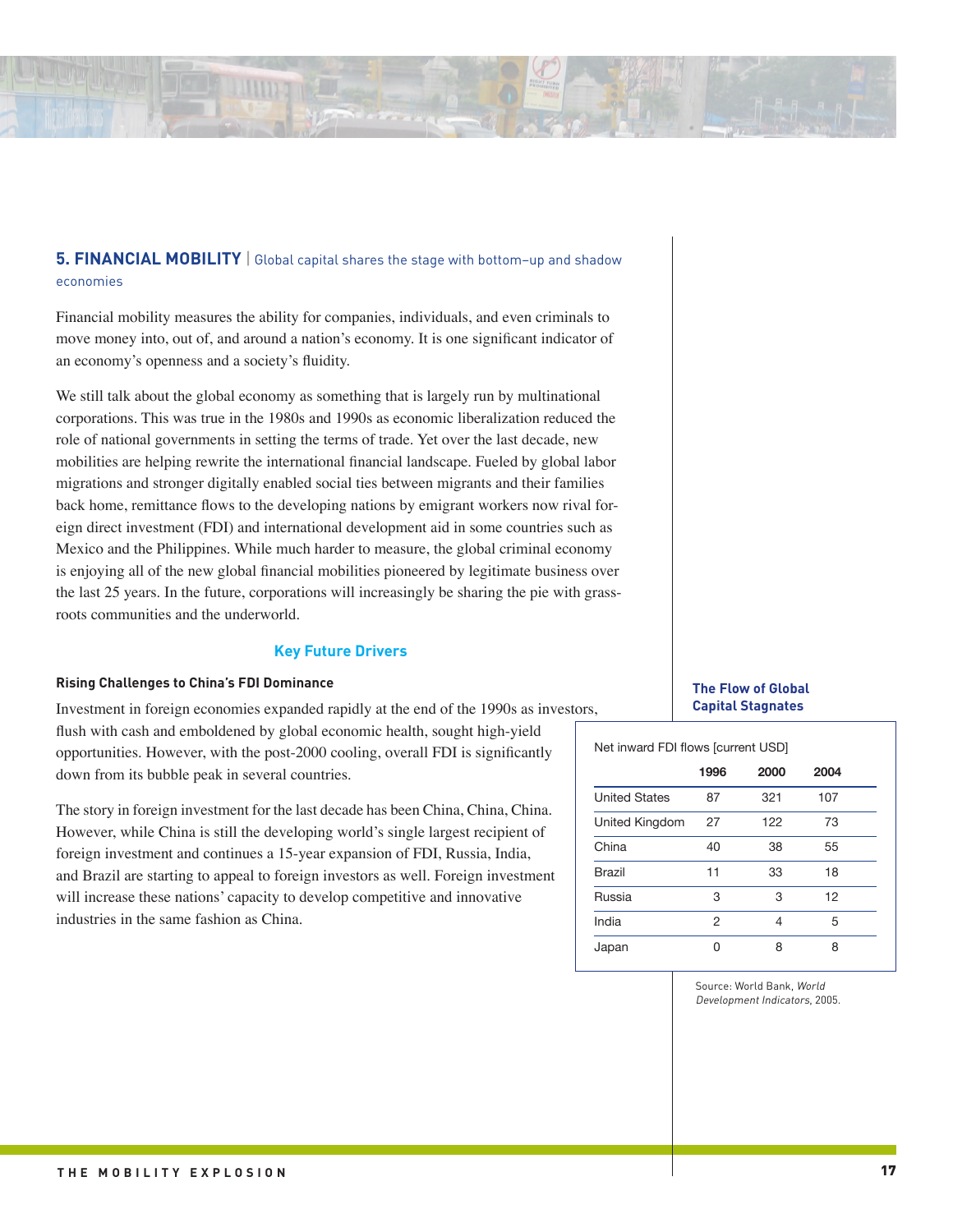## **Growth of the Global Grassroots Economy**

Traditionally, economists have ignored the impact of remittance flows on developing economies. For much of the 20th century, these flows were too small or irregular to merit a



The Flow of Workers' Earnings Expands

great deal of scrutiny.

Billions of dollars in remittances 25 India a an a United States 20 Brazil United Kingdom Japan 15 China Russia 10 5 0 1994 1995 1996 1997 1998 1999 2000 2001 2002 2003

Today, however, remittance flows are large and growing much faster than the global economy. They are now a major force for growth and development, and rival formal development aid and FDI in some countries. India was the number one receiving country of migrant remittances in 2003, at over \$21 billion.

## **Explosion of Consumer Credit**

The use of credit cards, a major vehicle for financial mobility in developed economies, is on the rise in BRIC nations. In China alone the number of credit cards in circulation is growing at a crackling pace,

from a little less than 100 million in 1997 to over 750 million in 2004. But unlike the developed countries where the amount of money people are borrowing on credit cards is causing consternation to consumer groups and debt counselors, people in the BRIC countries are less willing to borrow on cards and pay high interest.

#### **A Growing Criminal Economy** Consumer Credit Is Being Introduced to the BRIC Nations

Perhaps one of the most elusive forms of financial mobility is illegitimate flows of money through criminal syndicates. International criminal organizations have widely co-opted the

Source: The Economist, "Making advances," January 12, 2006; Banco Central do Brasil; China People's  $\qquad \qquad$ Daily; Japan Consumer Credit 0 1 2 3 4 5 Russia India China Brazil United Kingdom Japan United States  $\Omega$ Number of credit cards per capita, 2005

Industry Association. Credit Industry Association.

**Consumer Credit Is Being Introduced to the BRIC Nations**

(Number of credit cards per capita, 2005)

Source: United Nations Conference on Trade and Development, 2005 Handbook of Statistics.

global infrastructure for moving people, goods, information and wealth. Between 1990 and 2005, legitimate global trade roughly doubled from \$5 trillion to \$10 trillion annually. But during that same period, the estimated volume of money laundering expanded tenfold to \$1.5 trillion annually.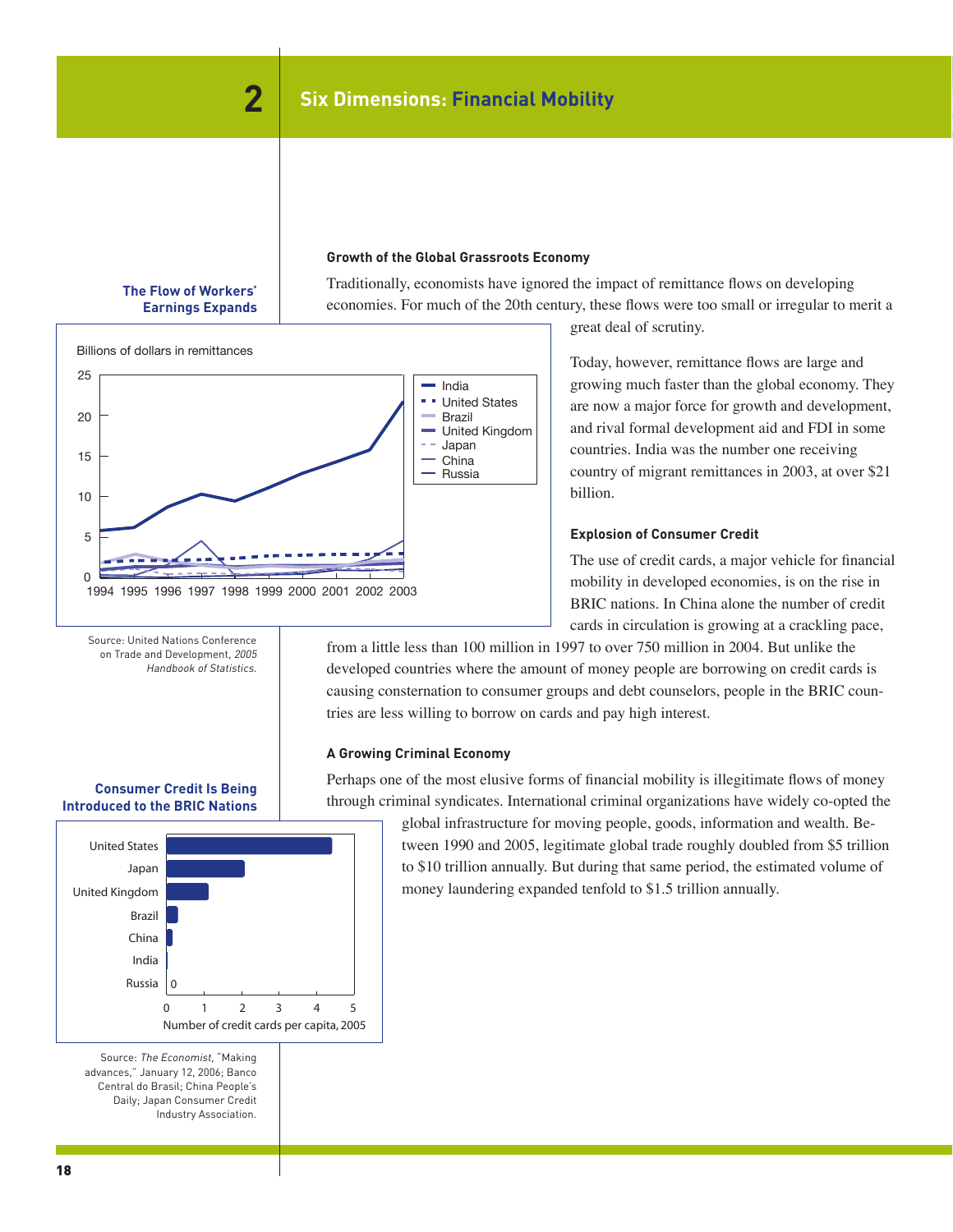According to the Institute for International Economics, in the U.S. money launderers only face a 5% chance of being convicted in any given year. Elsewhere, where regulations are less strict and enforcement weaker, the rate is even lower. A study by the Australian Insti-Superpowers, Super-Criminals: The United States and Russia Export Record Levels of Laundered Money

tute of Criminology named the United States as the world's leading source of laundered money, as profits from the sale of narcotics are moved to offshore accounts.

# **In the Next Decade**

# **New Sources and Directions for Foreign Investment Will Emerge**

For the last decade, China has dominated the attention of investors in emerging markets. While China's economy is still strong, and has good prospects for growth, increasing opportunities will draw a larger share of overall FDI to India, Brazil, and Russia. The scope of this shift will depend upon the overall stability and pace of financial and legal reforms in these sometimes troubled economies. A second major

trend over the next decade will be an increase in FDI flows *between* developing countries. Chinese and Indian firms are both beginning to make major investments in the Middle East and Africa. Although the bulk of the foreign investment flows from one developed economy to another, the share being sent to developing countries is increasing substantially. Chinese banks in particular are urgently seeking opportunities to invest their large and growing foreign reserves. Recent moves into African energy and infrastructure projects are merely the first wave of this trend.

# **Remittance Flows Will Create New Markets and Transnational Consumer Identities**

Over the next decade, remittances will continue a robust and rapid expansion as migrant communities grow and climb up the economic ladder in their adopted homes. These decentralized flows will create new market opportunities in the receiving countries where disposable incomes will rise and consumers will be able to increase spending on long-term purchases like vehicles and homes. Remittances will also shape a new kind of transnational consumer—remittance communities will increasingly remix values from both the sending and receiving cultures.

**The United States and Russia Export Record Levels of Laundered Money**  $(\text{terms on } y)$ 



Source: John Walker, Australian Institute of Criminology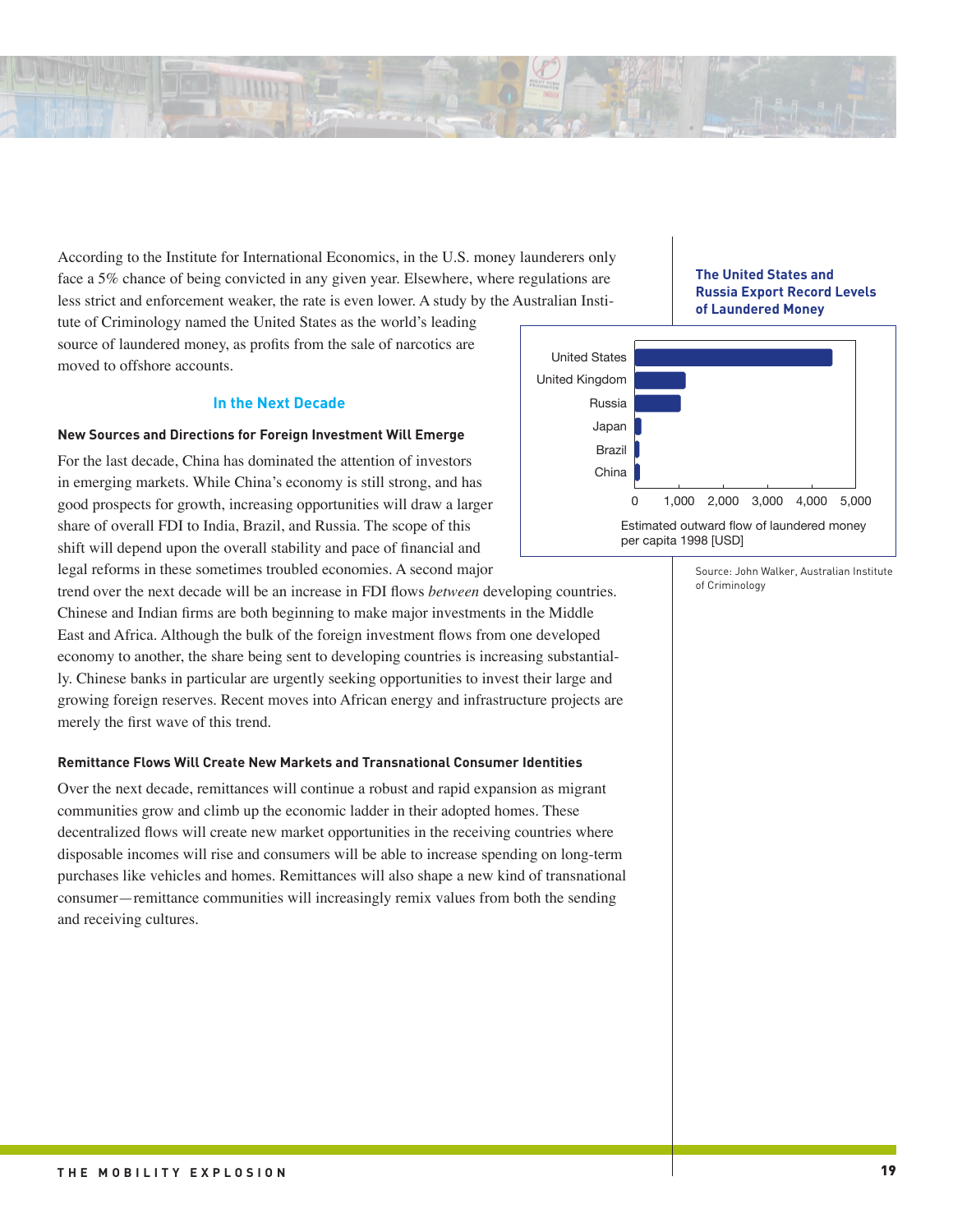# **The Criminal Economy Will Be a Drain on Growth, and a Source of Innovation**

Representing a rapidly growing share of global financial flows, the criminal economy threatens to de-legitimize governments and corporations, and destabilize markets over the next decade. In effect, these illicit activities will act as a tax on legitimate trade. However, as we've seen with file-sharing networks, "dark mobs" sometimes are powerful drivers of innovation. The entertainment industry's crackdown on file-sharing pirates has been a major catalyst for technical improvements in file-sharing software and network protocols. And now, the industry is beginning to benefit from these innovations. For example, Electronic Arts now uses BitTorrent—the third generation of consumer file-sharing software—to distribute game software far more efficiently than previous means.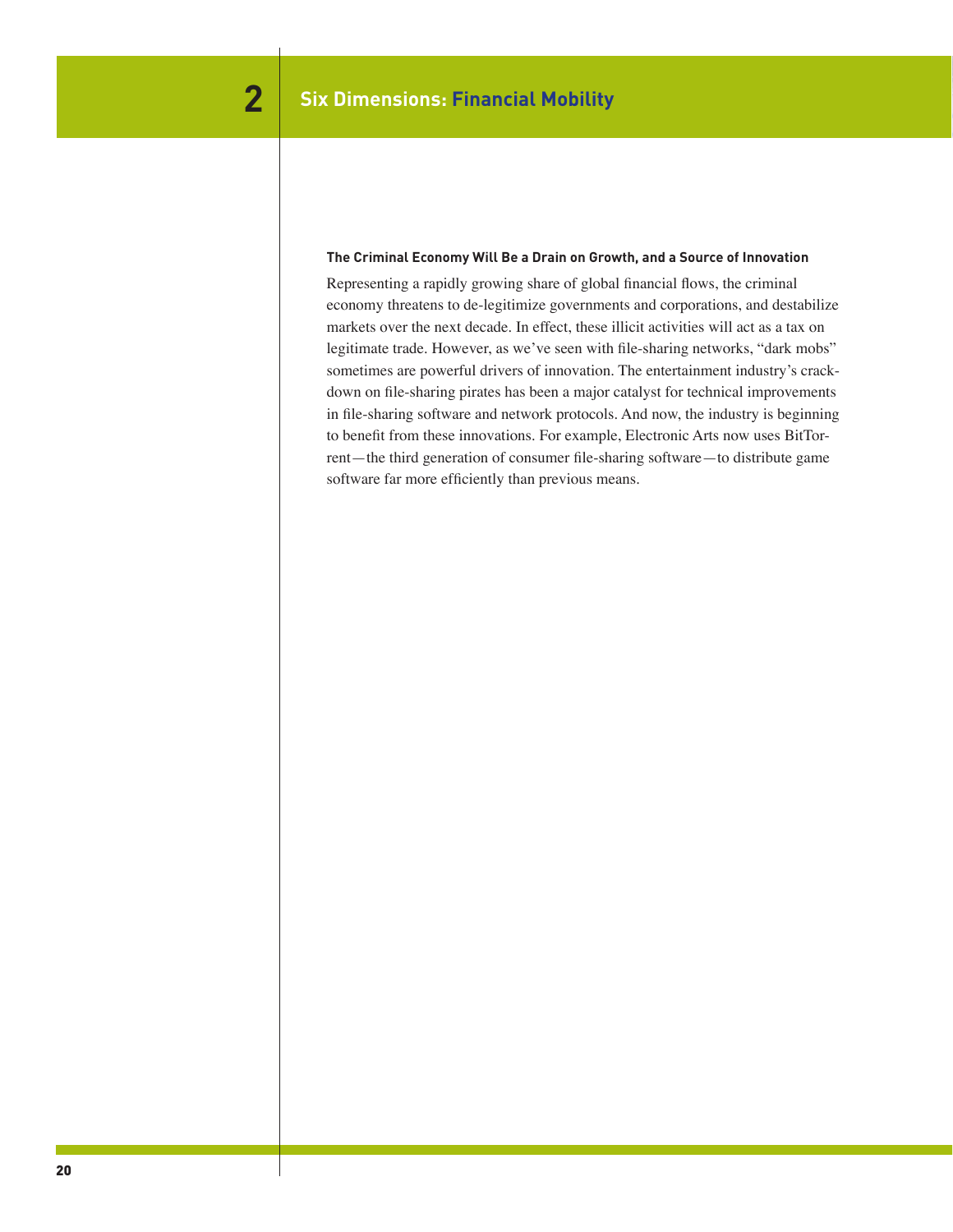

# **6. EPHEMERAL MOBILITY** | Opportunistic nomads gather for spiritual, recreational, and security reasons

Ephemeral mobility is the large-scale movement of groups of people on a temporary basis—be it a few days, months, or years. New physical and virtual mobilities are enabling more frequent, ad hoc, and socially coordinated forms of ephemeral mobility to emerge. For example, "smart mobs" and "flash mobs" combine mobile communications technologies and physical mobility to rapidly gather, act in concert, and dissipate groups of people. The built environment is being adapted to accommodate ephemeral mobility, with increasing investments in what might be called "temporary cities," resorts, airports, cafés, and convention and meeting centers, for example. Ephemeral mobility depends on lightweight technologies and infrastructures—more specifically, the ability to assemble and disassemble resources on the fly. As such, ephemeral mobility is a key driver for innovations in infrastructure design and tools.

# **Key Future Drivers**

#### **Growth in Tourism**

Temporary movements for tourism are the dominant form of ephemeral mobility in the seven study countries. During Japan's economic expansion in the 1970s and 1980s, wealthy Japanese tourists became a familiar sight in popular destinations such as Hawaii, Paris, and New York. Today, that role is being supplanted by Chinese overseas tourists, who are doubling in number every four years. In the future, we will likely see Indians abroad for leisure in rapidly growing numbers as well. On the flip side of tourism, destinations like China and Russia are becoming more popular.

# **China Is Emerging as a Major International Tourist Destination**

Millions of international tourist arrivals

|                      | 1996 | 2004 |  |
|----------------------|------|------|--|
| <b>United States</b> | 47   | 46   |  |
| United Kingdom       | 25   | 28   |  |
| China                | 23   | 42   |  |
| Russia               | 16   | 22   |  |
| Japan                | 4    | 6    |  |
| Brazil               | 3    | 5    |  |
| India                | 2    | 3*   |  |

\* Data is for 2003.

Source: World Bank, World Development Indicators, 2005.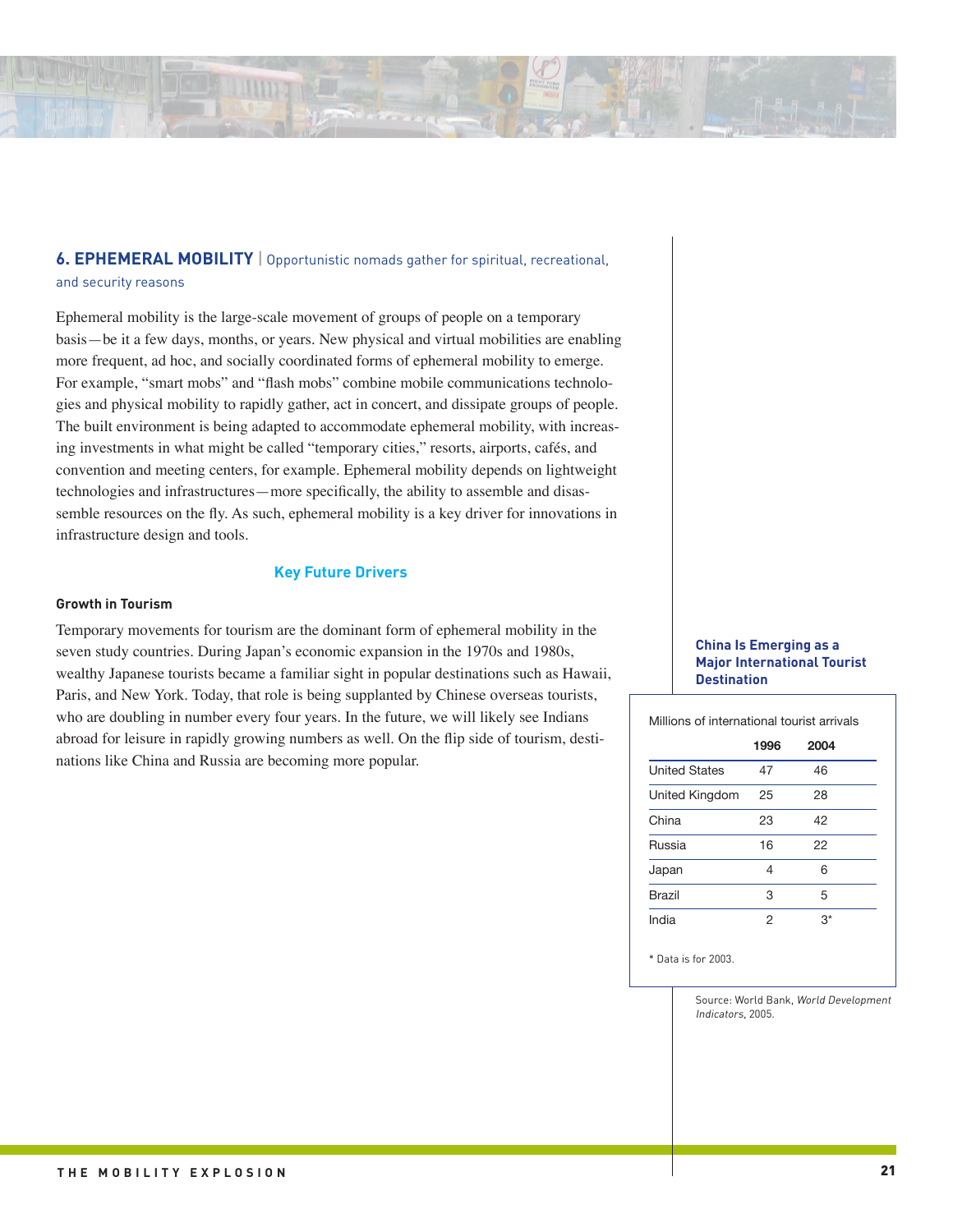# **More Countries Are Attracting International Students**

**From Brain Drain to Brain Circulation**

The United States and United Kingdom have long been the leading destinations for students from other countries. And as often as not, in the past these migrations were

Thousands of resident international university students

|                      | 1999 | 2000 | 2001 | 2002 | 2003 | 2004 |
|----------------------|------|------|------|------|------|------|
| <b>United States</b> | 452  |      | 475  | 583  | 586  | 573  |
| United Kingdom       | 233  | 223  | 226  | 227  | 255  | 300  |
| Japan                | 57   | 57   | 64   | 75   | 87   | 117  |
| Brazil               |      |      |      |      | 1    |      |
| Russia               | 41   |      | 64   | 71   | 69   | 76   |
| India                |      | 7    | 8    | 8    | 8    | 8    |
| China                |      |      |      |      |      |      |

Source: UNESCO Institute for Statistics

# **Forced Migrations Are a Demographic Fact for All But A Few Nations**

Thousands of people in the population of concern: refugees, asylum seekers, internally displaced persons

|                      | 1997  | 2004           |
|----------------------|-------|----------------|
| Russia               | 1,622 | 665            |
| <b>United States</b> | 1,024 | 685            |
| China                | 292   | 299            |
| India                | 223   | 163            |
| United Kingdom       | 160   | 299            |
| Japan                | 5     | $\overline{2}$ |
| Brazil               | 2     | З              |

Source: United Nations High Commissioner for Refugees

often one-way: foreign students would work in their adopted country after graduation and eventually establish families there. However, that "brain drain" is now increasingly "brain circulation" as students and young professionals, from China and India, especially, return home sooner after graduation. Once a form of residential mobility, the movement of international students is now ephemeral. Furthermore, the range of destinations is broadening—the United States no longer dominates in the post-9/11 era—universities in New Zealand, Australia, and the United Kingdom are marketing themselves aggressively to prospective students in China and India and are seeing increases in the numbers of their international student populations.

# **Increasing Numbers Forced to Move**

The darker side of ephemeral mobility is forced or involuntary migrations. Forced migrations are driven by a variety of natural and man-made events. In 2005, the world saw major forced migrations from ethnic cleansing in the Darfur area of Sudan, natural disasters in Indonesia and Pakistan, and civil wars in Congo, Liberia, and other African nations. Hurricane Katrina displaced some 1.5 million people, many permanently. This was the largest forced migration of Americans in 150 years.

The seven nations form a spectrum—at the one end are countries that are global havens for refugees (United States, United Kingdom) and at the other nations that are among the largest senders (Russia, China). In between are countries that are largely isolated from international flow of refugees and asylum-seekers. The United States and the United Kingdom are among the most welcoming to refugees, and nearly 1 million displaced persons are re-settled in those countries today. India is also a large recipient of regional refugees from Bangladesh and Nepal. Russia and China have seen a large flux of refugees across their borders with unstable neighboring states in Central Asia and the Korean Peninsula. Japan and Brazil are largely outside the international flow of refugees.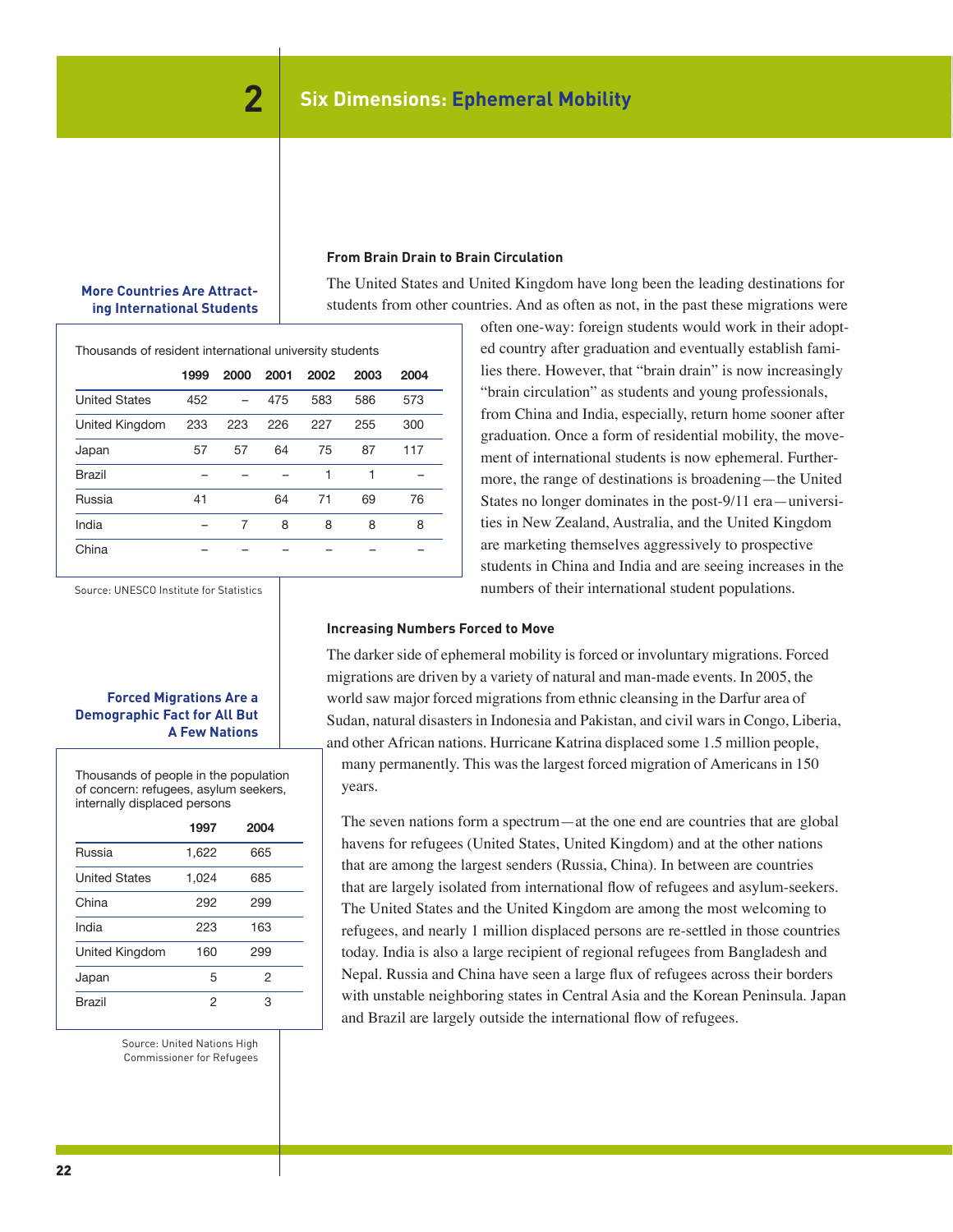![](_page_22_Picture_0.jpeg)

In general, the trend across these countries is a declining flow of refugees—as economic growth brings greater stability, regional and ethnic conflicts are being reduced and communities are more resilient in response to natural disasters. The exceptions are China and India, which are exporting a small but growing number of refugees, and the United Kingdom which is a rapidly growing haven for asylum seekers.

## **In the Next Decade**

# **The Changing Face of Global Tourism**

Tourism is changing rapidly as new physical, financial, and economic mobilities drive leisure travel. As a result, more and more destinations are witnessing a rapid change in the face of global tourism—fewer Japanese and Americans, and more Chinese and Europeans. The reasons are many and complex, but a few keys drivers are likely to remain important over the next decade, including: growing disposable income among the Chinese middle class; weakness of the U.S. dollar, raising overseas travel costs for Americans, and making America an attractive destination; aging of the population and continued economic insecurity in Japan; and regional integration in Europe and Asia due to low-cost, intra-regional air travel.

#### **Tourism Will Become More Personal, Experiential, and Information-Rich**

Tourism has always been about gaining knowledge and experience—by visiting historical sites, interacting with locals, and experimenting with new languages and cultures. Going forward, this aspect of tourism will increase as technological tools make it easier to understand and navigate new places, and locate meaningful information and social experiences. Just as magnets for migration cultivate innovation through mixing, tourism and ephemeral mobility will be vital ingredients to creating serendipitous, stimulating milieus for innovation, integrating new types of information and technology tools into mobile experiences.

#### **Disasters Will Drive Innovation in Lightweight Infrastructure**

Recent disasters have shown how new technologies and capacities for mobility are increasing the ability of communities to self-organize in response to crisis. As urbanization exposes growing populations to more frequent natural and man-made disasters, we will develop a greater ability to quickly re-establish displaced persons and communities. This ability will arise out of new ways of organizing lightweight infrastructure components and new forms of cooperation that maximize their capability. While these populations will be at greater risk, they'll also be developing ways to be more flexible, adaptive, and resilient in the face of crisis.

### **Declining Flow of Refugees from Most Countries**

| Number of refugees leaving the country |         |         |  |
|----------------------------------------|---------|---------|--|
|                                        | 1996    | 2004    |  |
| Russia                                 | 173,723 | 107,967 |  |
| China                                  | 105,810 | 134.724 |  |
| India                                  | 7.550   | 13,345  |  |
| <b>United States</b>                   | 130     | 232     |  |
| <b>Brazil</b>                          | 46      | 353     |  |
| United Kingdom                         | 28      | 55      |  |
| Japan                                  |         |         |  |

Source: United Nations High Commissioner for Refugees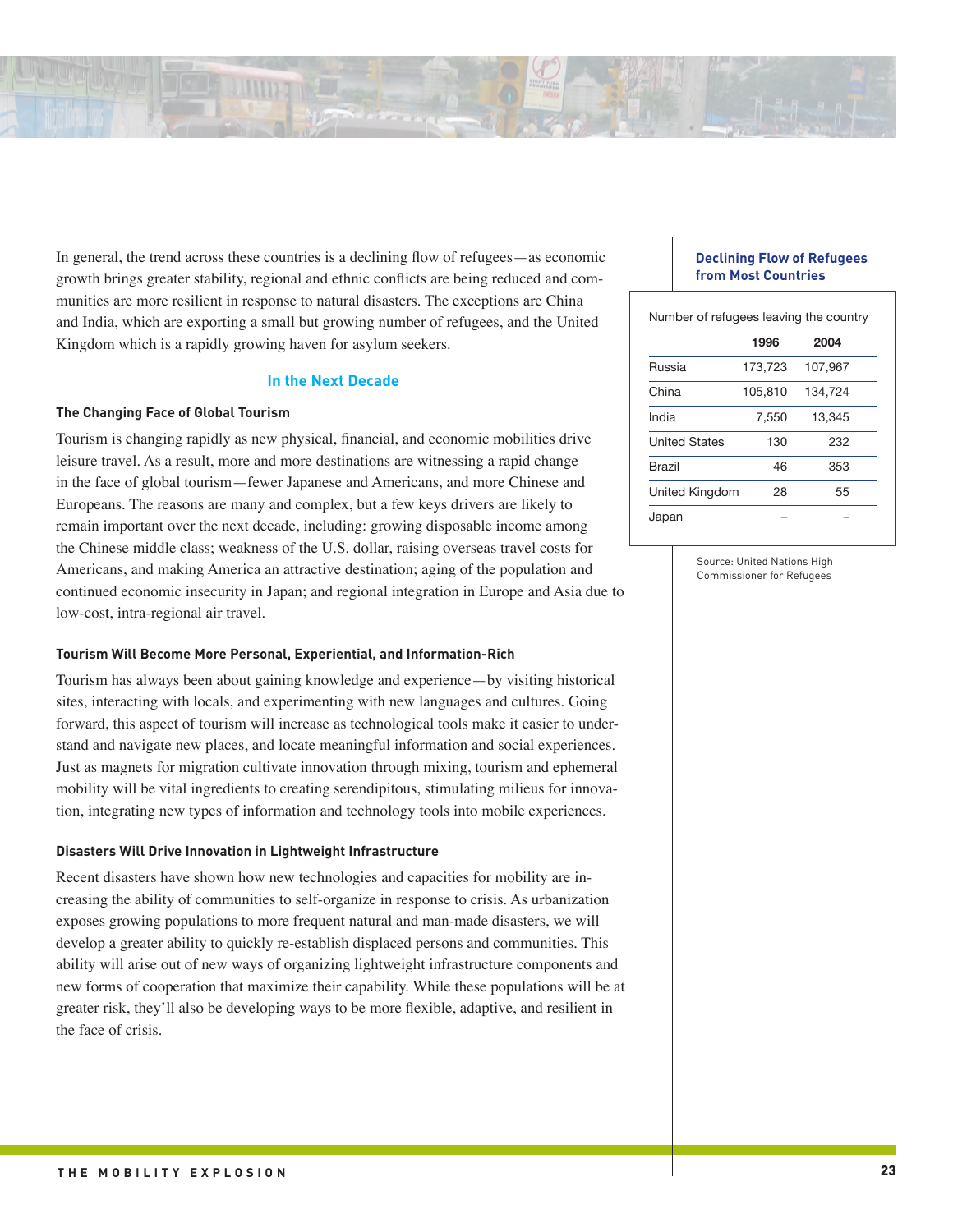# **3** | **Mobility Explosion: Key Opportunities**

In the coming decade, more people, goods, and money will be in motion, and a swarm of information will accompany them helping to manage these complex and tightly coordinated flows. As sociologist John Urry argues in his recent book *Sociology Beyond Societies: Mobilities for the Twenty-First Century*, we're moving from a world in which society is the organizing concept and shaper of trends to one in which mobilities and flows define our human world. And not only the volumes of different types of mobility will grow, in many cases fueled by rapid economic development in BRIC countries, but the increases in mobility will take place under extreme conditions.

In BRIC and other rapidly developing countries, the personal physical mobility explosion will often overwhelm the infrastructure meant to accommodate it. While the infrastructure needed to suit expanding personal mobility needs in developed countries evolved over a century, it is sorely underdeveloped or lacking in developing countries. We already see examples of this gap in many urban centers in India and China, where rising incomes are enabling car ownership in areas with no or extremely poor roads. A picture of a congested intersection in India where cars share roads with bicycles, scooters, pedestrians, and cows and where there are no traffic lights, is a perfect example of this.

What does the mobility explosion mean for companies? IFTF has identified three opportunity zones for companies to focus on: segmentation, rethinking assumptions, and focusing on less-affluent mobile populations.

# **Explore Segmentation Based on Mobility Patterns**

As we move from a world in which society is the organizing concept and shaper of trends to one in which mobilities and flows define our human world, we need to re-think the lenses we use to understanding this new world.

Segmentation has been a powerful lens for organizations to understand their markets. But traditional market segments are based on demographics or psychographics, categories that are becoming too fluid and much less useful in light of increasing mobility in so many areas. If flows and mobilities will define markets in the next ten years, shaping tastes and preferences, and giving rise to and enabling the diffusion of ideas, it becomes much more relevant to segment markets on these flows. For example, one might segment on individual cities or urban areas with similar mobility patterns, instead of looking at the city's demographic characteristics.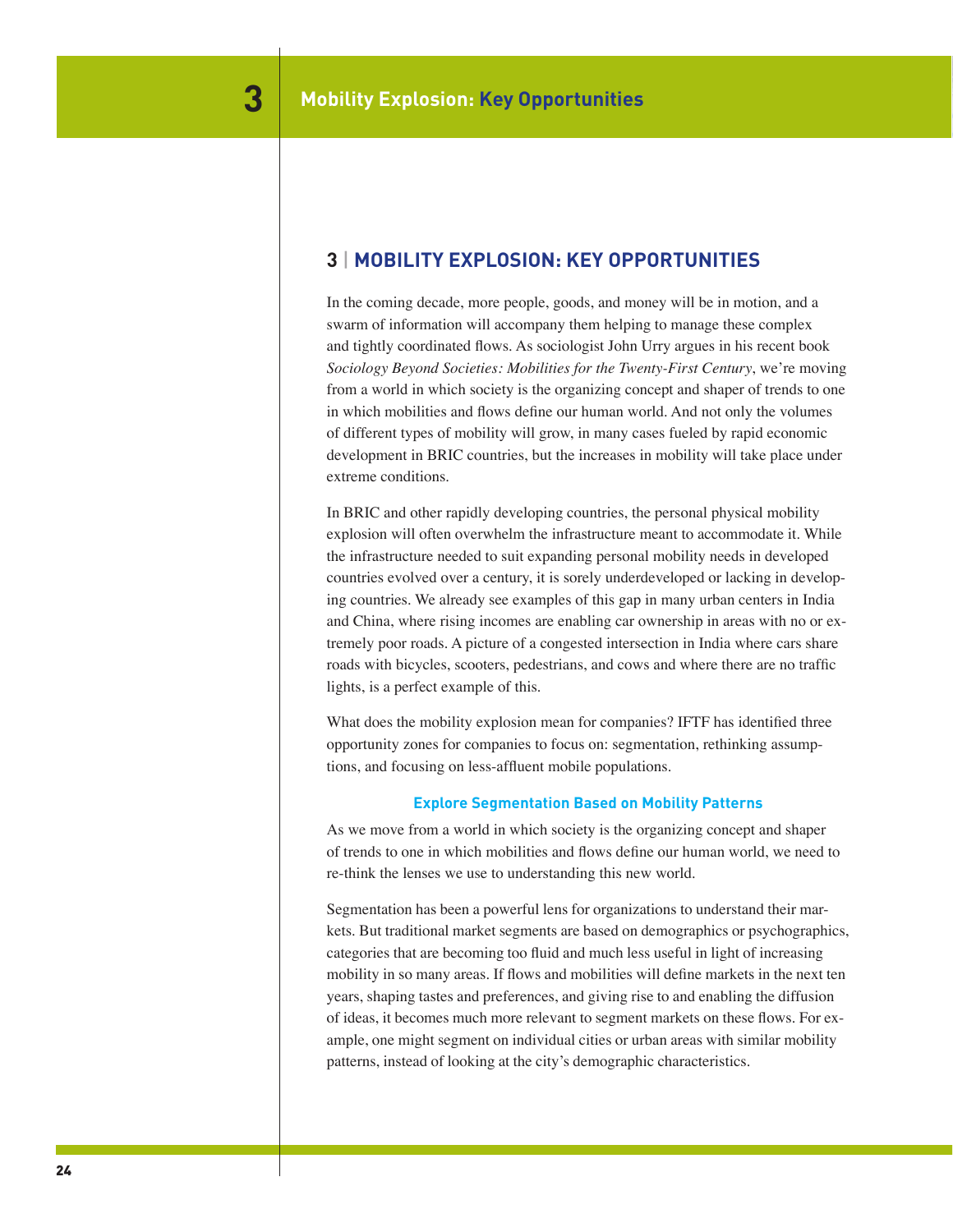![](_page_24_Picture_0.jpeg)

In the case of consumers, companies can consider segmenting along the mobility dimensions outlined in this report—physical, virtual, ephemeral, and others. For example, we are seeing the emergence of a class of global elites whose tastes and preferences cross geographic boundaries. These people have similar mobility patterns—most of them drive personal cars, visit similar tourist destinations, and display similar patterns of work-related travel. These people have many similar needs that are rooted in their mobility patterns that will likely create distinct markets.

# **Design for Mobility by Re-Thinking Assumptions**

Today personal mobility is up for grabs as new forms emerge and familiar old paradigms like the automobile mutate. Companies need to rethink their old assumptions in light of new consumer practices that affect the design of existing products. One example is the changing way in which mobile consumers view the concepts of ownership and sharing.

In the developed world, while ownership will remain a primary source of consumer satisfaction for the foreseeable future, we see the door opening for new business models that create value through convenience and on-demand access, but make money by pooling and sharing resources. For the most highly mobile, ownership will increasingly represent an undesired anchor to specific people, places, and institutions that limit freedom and flexibility. For these highly mobile, highly networked groups, technologies for cooperation will enable new combinations of commitment and ownership that serve as alternatives to the traditional models.

## **Understand the Needs of Non-Affluent Highly Mobile Populations**

We often think of mobility as the preserve of affluent, educated, privileged classes—those who can afford to travel for leisure or work, for example. However, in the world of increasing mobility, highly mobile populations include large numbers of poor. These are poor migrants moving into urban areas; those at the lower socioeconomic level taking to the skies for the first time; or those forced to become mobile as a result of environmental disturbances. These are groups that are not currently viewed by companies as their customers and yet as a group, their needs will create new markets.

Succeeding in such markets, however, will require new ways of thinking. Muhammad Yunus, Nobel Prize winner and pioneer of micro-lending, enabled the creation of new consumer populations among the poor, those who had not been viewed as potential consumers for financial services. His efforts began with asking a woman beggar he encountered on his daily walk: "What do you need to get you out of poverty?" This is a good question for companies to start asking. But companies will need to identify other new questions to ask themselves of the poor and their new found mobilities.